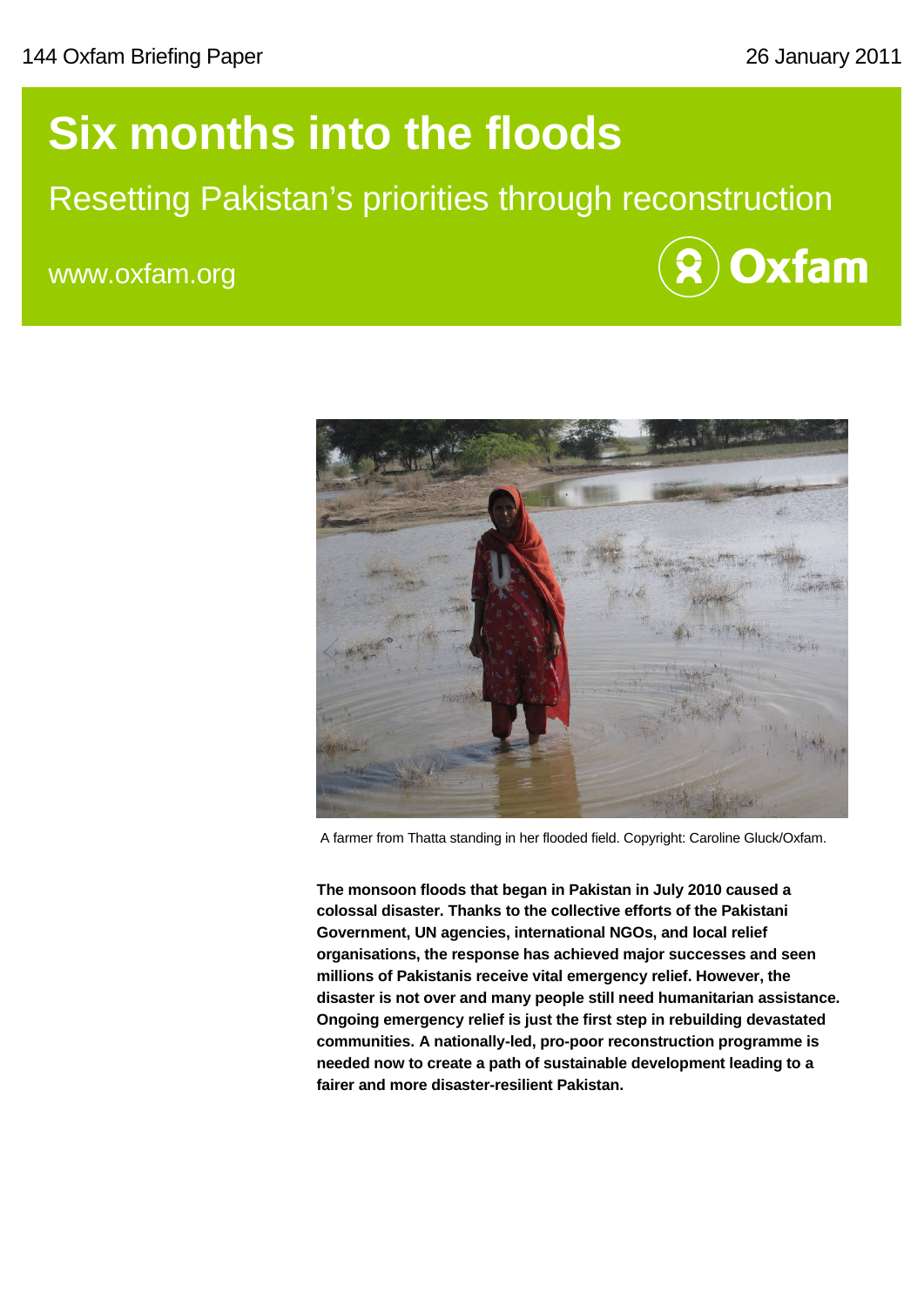# **Map of floods**

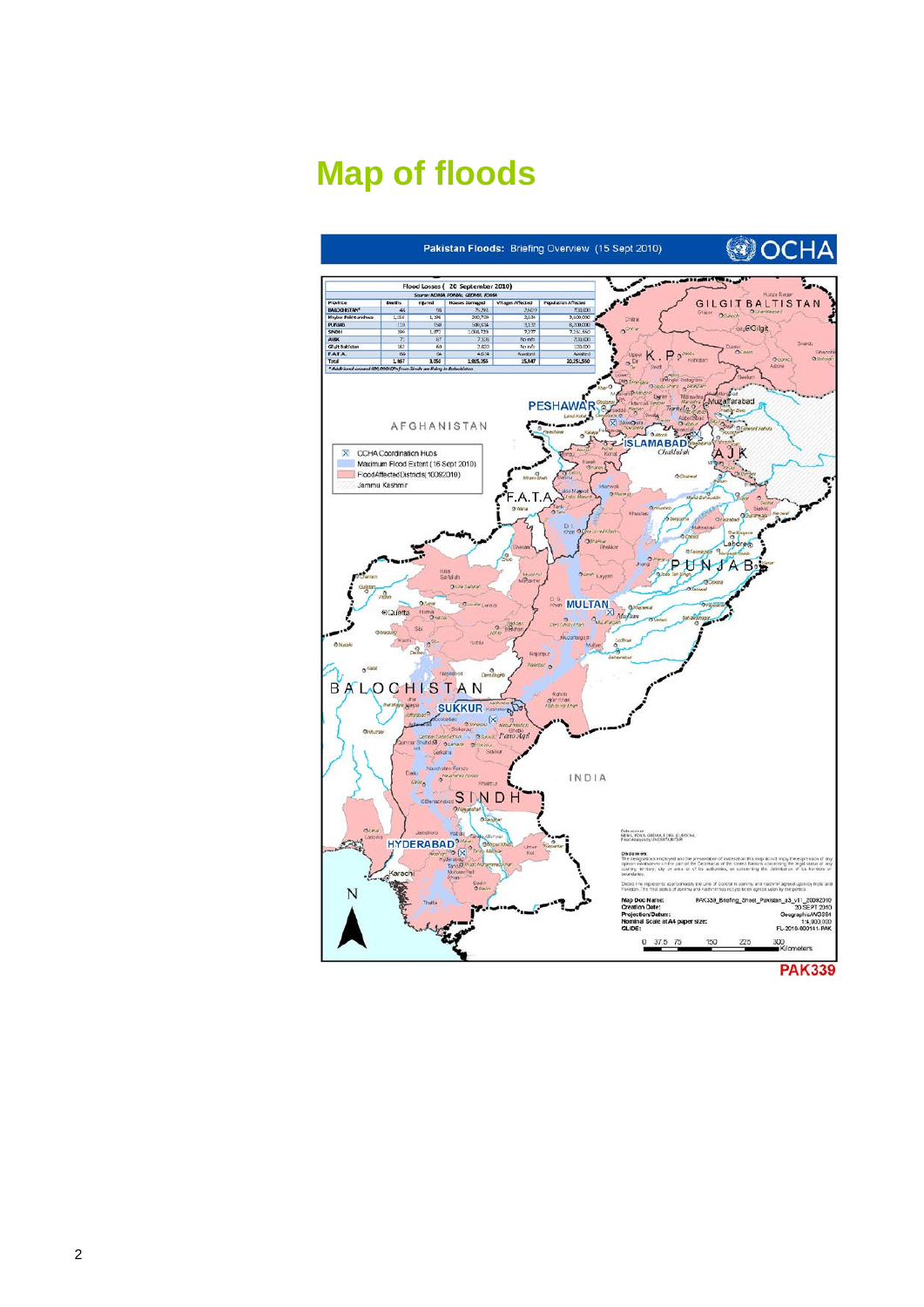# Executive summary

Six months after the flood disaster began, this briefing paper evaluates the humanitarian response so far, the continuing crisis, and the challenges that lie ahead. It looks at the immediate reconstruction task, as well as the underlying socio-economic and political issues that need to be tackled by the Government of Pakistan, backed by the international aid community, in order to help vulnerable Pakistanis rebuild stronger, safer communities and a more equitable and selfreliant country.

The huge floods that began in July 2010 were without precedent. **The people of Pakistan have shown resilience, strength, and generosity of spirit against remarkable challenges.** Now more than ever, the needs of the people must be put at the heart of the recovery. Building on the current humanitarian response, **a nationally-led, pro-poor reconstruction and development plan must lead the way**. By resetting priorities to tackle the underlying inequities that keep so many people poor and vulnerable, the disaster can be turned into a **transformative moment** for Pakistan. It is time to get down to business: steering the trajectory of Pakistan towards sustainable, comprehensive, pro-poor development and growth.

The size and scale of the disaster is difficult to conceive. Approximately 20 million people were affected, 14 million of whom have needed urgent humanitarian assistance. Floodwaters inundated up to one-fifth of the country (an area larger than all of England and affecting the same number of people as the population of Australia), partially or wholly destroying more than 1.6 million homes and causing approximately \$10bn of direct and indirect losses – half of which were borne by the agricultural sector alone.<sup>[1](#page-21-0)</sup>

In the face of severe logistical obstacles, a major relief effort was launched by the Pakistani Government, supported by UN agencies, international NGOs, and local relief organisations, who battled to assist a population engulfed by a sea of contaminated water. Several donor governments and millions of individuals in Pakistan and around the world acted quickly and generously to provide money and relief items.

**Thanks to their collective efforts, the response to the floods has achieved significant successes.** Many lives have been saved, the spread of disease has been controlled, and millions have received vital assistance. **However, there are still vast humanitarian needs on the ground and serious lessons to be learnt from how the response has been delivered so far.** Now, six months after the floods struck, it is time both to look forward at the challenges of how to build and lead an effective reconstruction programme, and to evaluate the humanitarian response thus far.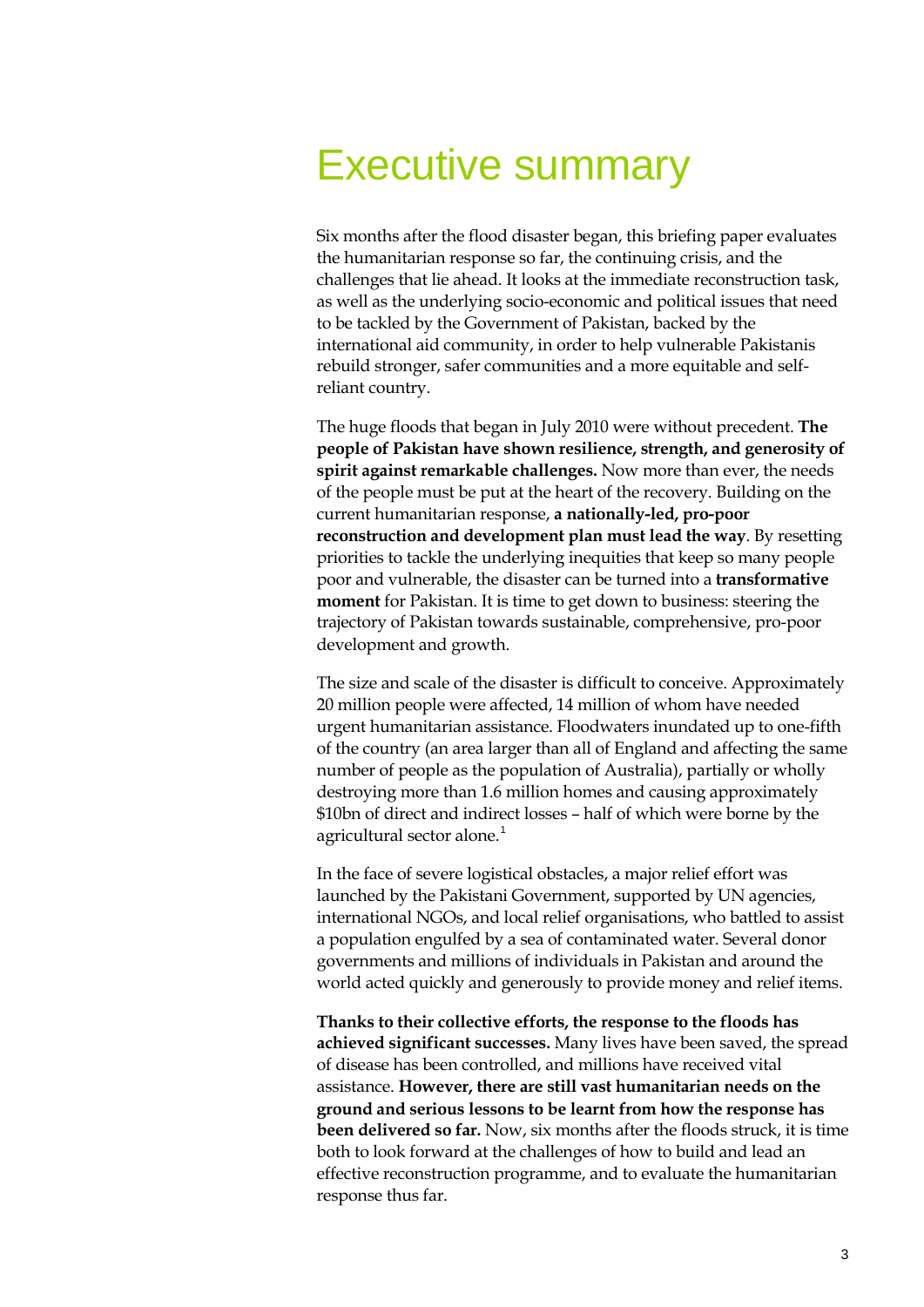**Today, the crisis is far from over**, particularly in the south of the country. Many areas – notably homesteads and agricultural land – remain under water or cut off. There is a widespread lack of adequate shelter, malnutrition rates are high, and many of those who are still displaced do not have the means to return home, or anywhere to return to. For those affected by conflict in the north of the country, the floods have had a double impact. Already vulnerable as hosts or displaced people, their resilience has been tested once again. Yet the Federal Government is ceasing emergency relief operations in most areas from 31 January 2011, putting at risk large numbers of Pakistanis who still require assistance. Moreover, with the next planting season looming, time is running out for landlords, government authorities, and the aid community to help damaged farming communities to recover and thus prevent a secondary food crisis that would result in yet more families sliding into destitution, debt, and hunger.

**Emergency relief is just the first step in a comprehensive programme of reconstruction and reform that is now required.** Rather than lurch from one disaster to the next, now is the time to rebuild Pakistan in a strategic way that tackles long-term problems not only on paper, but in practice. The floods and the flaws in the response to them have highlighted long-term problems that leave millions of Pakistanis poor and vulnerable to shocks, as well as weaknesses in the country's capacity to respond to them. The central government's current approach of cutting development budgets in half and focusing on the cash disbursement scheme in the reconstruction phase is likely to leave many underlying issues unresolved. Instead, **the momentum of the current floods response must be increased** through the urgent repair of infrastructure and key irrigation systems, significant land and agriculture reforms, building good-quality basic services that are accessible to all, and protecting communities from further disasters through locally-led disaster risk reduction and climate change adaptation measures. The meaningful participation of flood-affected communities will be key to any plan's success. A watchful and engaged civil society can encourage the good governance that is necessary to build a strong, just, and prosperous country.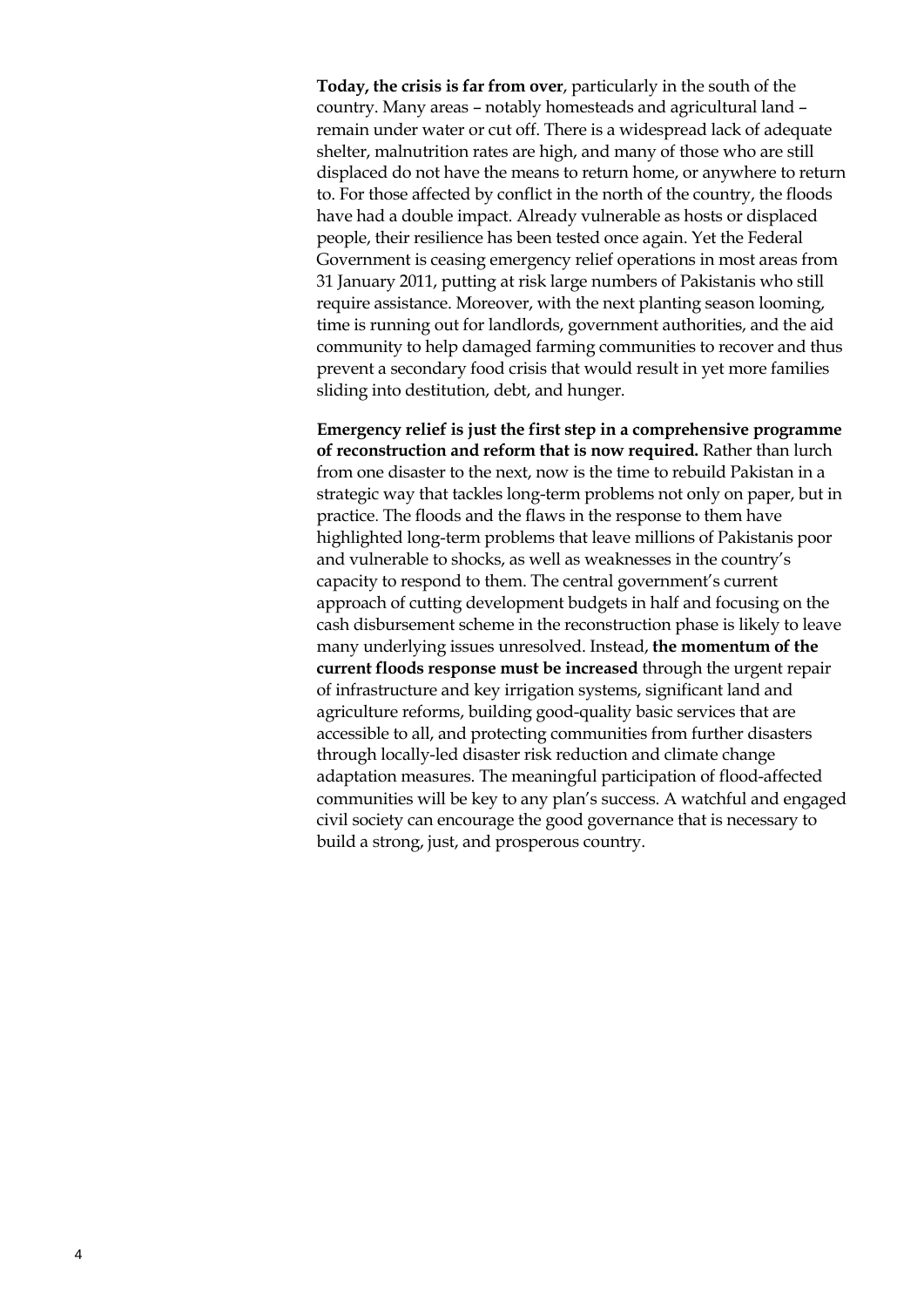# The humanitarian response: successes, weaknesses, and the continuing crisis

Given the immense scale of the disaster, the response to the Pakistan floods has seen some notable achievements. By November 2010, military and civilian personnel had rescued over 1.5 million people. As the rains continued and the floods spread over a period of months, $\lambda^2$  aid workers, troops, government staff, and volunteers battled hard to distribute money, food, tents, water, hygiene items, and other essential assistance to well over 1.4 million households.<sup>3</sup> Their combined efforts helped avoid mass deaths from the initial flooding – which once seemed inevitable – and have so far averted a public health disaster.

The Pakistani Government took responsibility for leading the response, particularly directing the aid effort in the south of the country, where the needs have been greatest. Several donor governments and institutions – especially the USA, Saudi Arabia, Japan, the European Union and the UK – have contributed substantial funds. Members of the public both in Pakistan and around the world have also given generously. The British public, for example, has donated over \$100m via the main UK appeal for the floods.<sup>4</sup>

Although the aid effort has achieved a lot, it has also experienced many problems and has struggled to match the immense scale of human need. A patchy overall international donor response (despite the efforts of a generous handful), weak civilian disaster management capacity and a sluggish UN response contributed to an aid effort that was often weakly co-ordinated and slow to deliver sufficient assistance to everyone who needed it.

Consequently, millions of flood-affected people waited weeks or even months for emergency relief. As recently as mid-November 2010, Oxfam's partner staff identified approximately 10,000 flood-affected people in Dadu, Sindh Province who had not received any aid at all. Oxfam believes there may be more such people today. Concerns over the impartiality of local aid distribution have been rife. Women have experienced particular problems in obtaining assistance. In a society already characterised by severe gender inequality, women's mobility can be highly restricted and harassment is commonplace.

Today, the disaster is far from over and deeper effects are yet to come. Malnutrition levels in the south of the country, chronic before the floods, have skyrocketed. Today, an estimated one million internallydisplaced persons (IDPs) are wintering without adequate shelter (although precise numbers do not exist because the tracking of IDPs,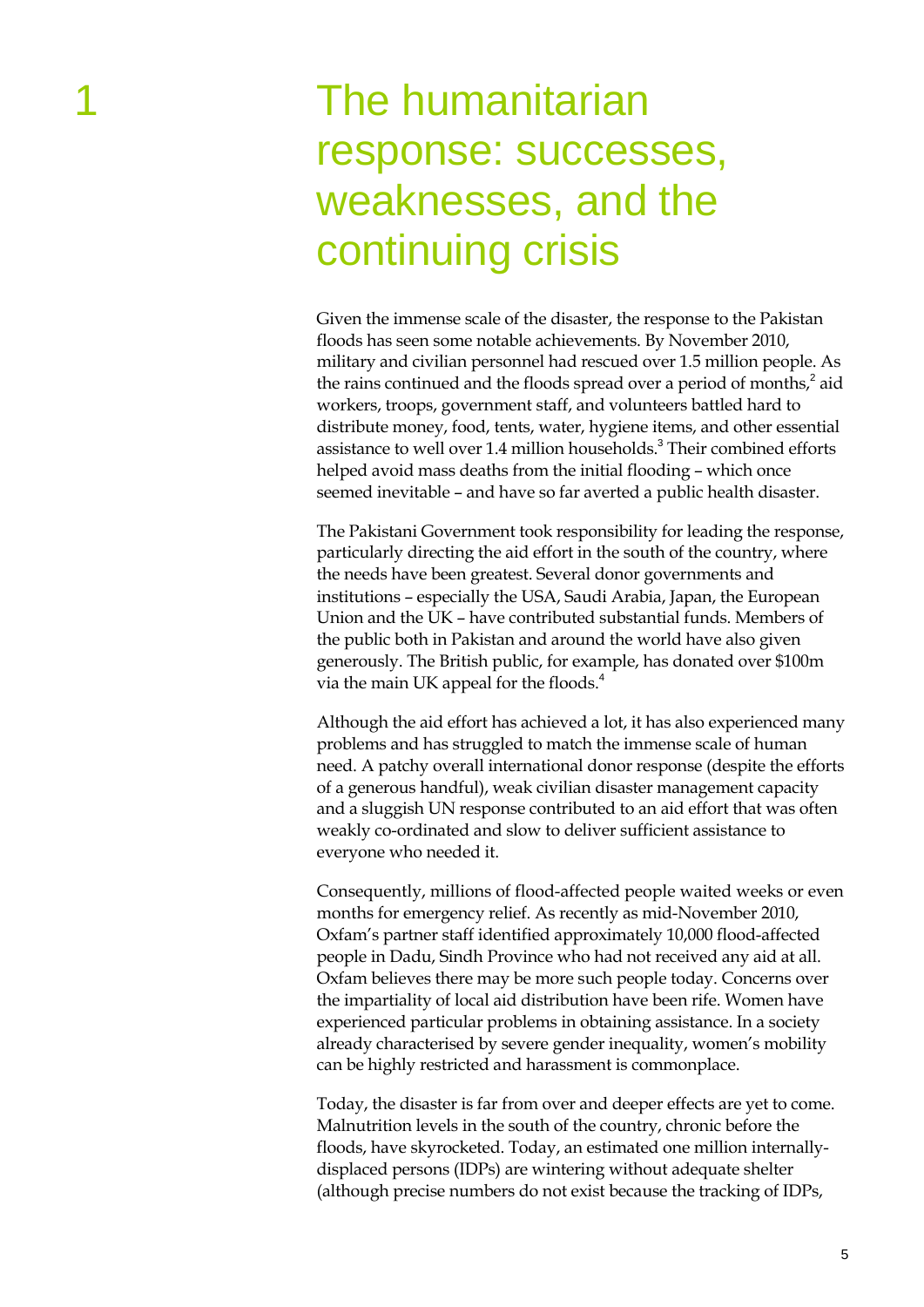whose movements have been highly fluid, remains very weak). Many returning families in sout hern Punjab and Sindh are sleeping in flimsy tents, or have no shelter at all. Freezing overnight temperatures threaten thousands of displaced families in Gilgi t -Baltistan and parts of Khyber Pakhtunkwa. This not only raises the risk of illness but hinders people's attempts to rebuild homes and revive businesses. A sustained relief effort is needed to assist such people.

#### **Pakistani state overstretched**

The Pakistani Government has scored some significant successes in the face of an unprecedented catastrophe that would have severely tested most countries. The government deployed at least 20,000 troops to lead successful rescue operations, while its civilian staff has attempted to coordinate and manage the provision of assistance, ranging from relief items to official cash -based support, that has benefitted millions of flood -affected people.

However, in a country prone to disasters, the state should have been better prepared to deliver an adequate and timely response. Its stru ggle to do so is largely – at various levels – because of weak state institutions, conflict , and lack of effective control over parts of its territory, and years of under -investment in its civilian disaster management capacity. Although the official Watan<sup>5</sup> cash transfer scheme has assisted many people, there have been incidents of local nepotism and corruption, and at times the scheme has lacked the basic infrastructure needed to deliver it. In Shikapur district in Sindh, only three ATMs were available to serve flood affected people in a 2500km 2 area. On top of this, women and religious minorities have faced cultural obstacles in receiving this and other forms of aid. In the face of such gaps in the official response, groups of various political affiliations and standards of accountability have stepped in to provide assi stance.

The government has announced an end to emergency relief operations in most areas on 31st January 2011. With many people returning to their home areas and aiming to rebuild their lives, an increasing focus on their long term recovery and reconstruction needs is welcome. However, the sudden disruption of emergency programming may have a negative impact on the recovery and should be carefully assessed by all stakeholders. Local officials and the international community lack adequate population tracking data to provide a clear picture of IDP movements and continuing humanitarian needs. As a result, many of them may fall through the cracks. The government should ensure that those men, women, and children who face a prolonged emergency well into 2011 continue to receive urgent humanitarian relief according to the needs on the ground.

Flood -affected IDPs sheltering in public buildings are increasingly prone to forced evictions. 104 schools in the Sindh i district of Qamber Shahad Khot alone are still hosting displaced families. <sup>6</sup> All returns should be voluntary, informed, and undertaken in safety and with dignity to ensure any continuing needs are met and assure the long term sustainability of the returns. All camp closures should meet minimal standards by including clearly communicated advance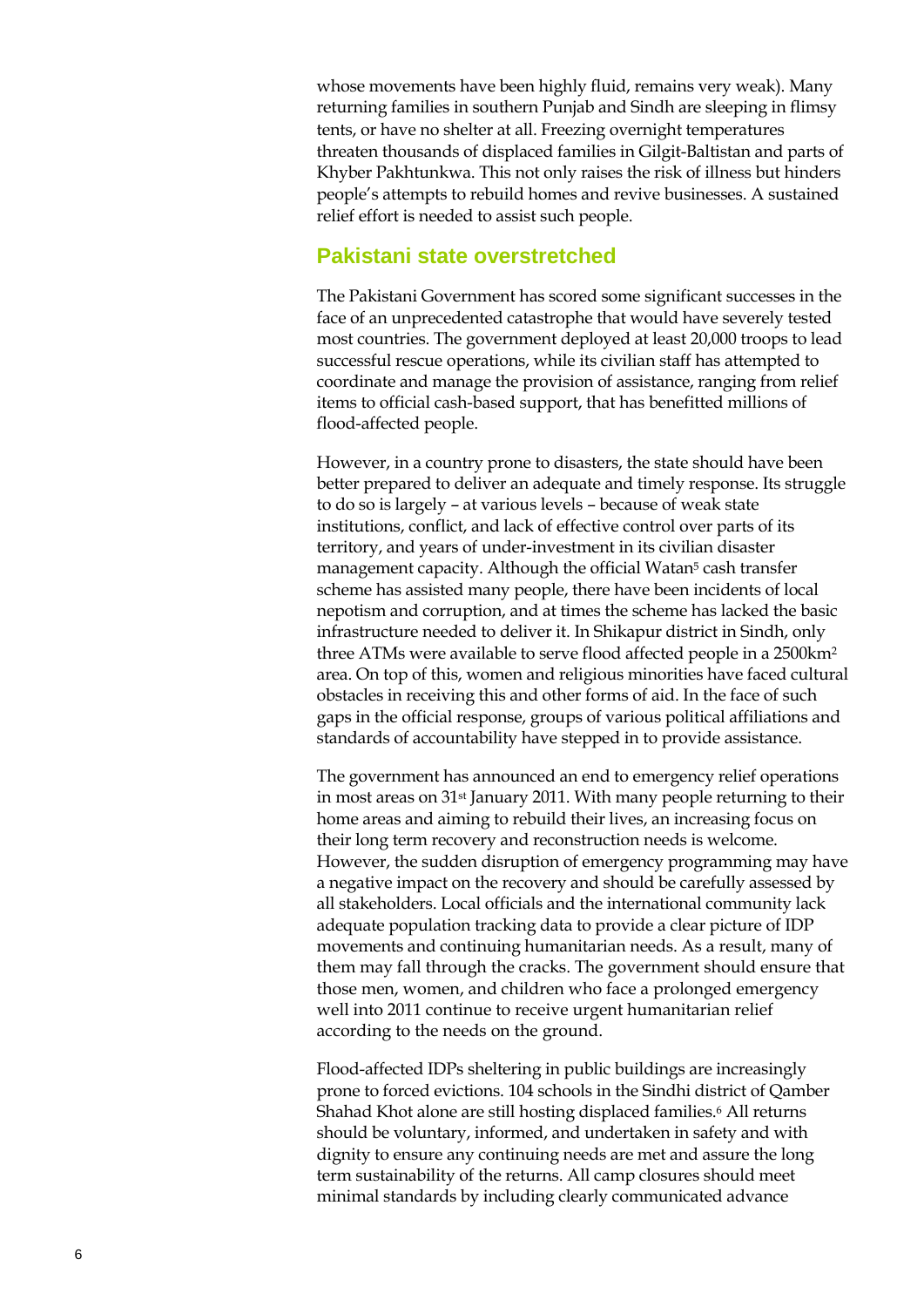notification by relevant authorities to the inhabitants, sufficient time to prepare and transport provided to those who do not have the means to move. People with tents must be allowed to take those with them. Displaced Pakistanis who feel afraid or unable to return home should have their constitutional right to determine their area of residence respected.

Many IDPs in the north of Pakistan who had already been displaced previously as a result of conflict are especially vulnerable.7 In Khyber Pakhtunkwa, in the district of Dera Ismail Khan (already hosting close to 55,000 conflict IDPs) where more than half the district was severely affected by the floods, only a quarter of the water and sanitation needs are currently being met. Additionally, in a country where violence against women is extensive and reporting cases of it carries significant risks and stigma, appalling incidents of gender-based violence, exacerbated by flood-related displacement, have often lacked any response from officials, police, or the aid community.<sup>8</sup>

The Pakistani Federal Government took some positive steps to facilitate humanitarian access by easing – though not lifting – restrictions on aid agencies and staff movements. The government's decision in August 2010 to grant visas to foreign aid workers on arrival was also welcome and enabled aid agencies to deploy required staff quickly. This provision should be extended well into 2011 until the crisis is over.

However, relief agencies still need to obtain No Objection Certificates (NOCs) for foreign staff travel in Khyber Pakhtunkwa, the Federally Administered Tribal Areas (FATA), and Baluchistan. Recent provinciallevel amendments have increased restrictions and even introduced completely new ones.<sup>9</sup> These changes may be well-intentioned to improve coordination and to protect the security of aid workers but they hinder the delivery of aid. The NOC policy for Khyber Pakhtunkwa has changed three times since the floods began, resulting in delays in processing applications for example.

#### **Patchy donor response**

Several donor governments and institutions have acted relatively quickly and generously to support the floods response with essential resources. Overall, however, international donor funding – seemingly substantial in financial terms – has been slow to arrive and remains inadequate in relation to people's needs.

For example, by 9 August 2010, \$3.20 had been provided per floodaffected person. As Table 1 below shows, this pales in comparison with the amounts donated soon after other disasters.<sup>10</sup> The initial scarcity of resources slowed the relief and recovery effort at a critical time. Facing growing humanitarian needs, WHO, UNICEF, and UN Habitat warned in November that they would need to scale down operations unless new funds arrived.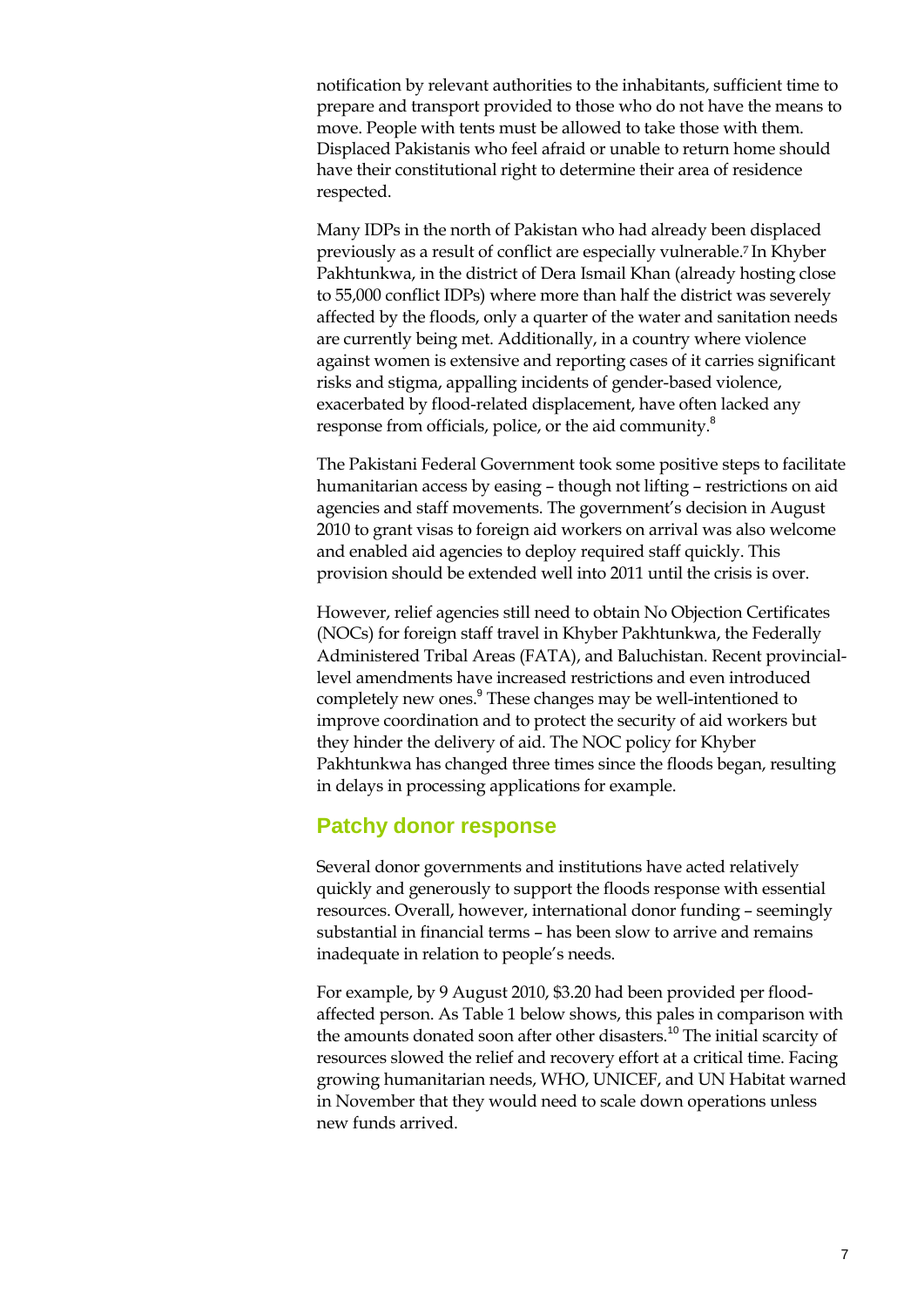

**Table 1. UN Appeal funding per person 10 days into the disaster**

The funding problem persists today. By mid-January 2011, the revised Floods Emergency Response Plan – which is seeking \$2 billion for one year of relief and recovery projects – was still barely half-funded, with vital sectors seriously cash-strapped, as illustrated by Table 2 below. By comparison, six months after the Haiti earthquake in 2010, the emergency appeal was 64 per cent funded and the international community had moreover pledged more than \$10bn in immediate and long-term assistance. Six months after the earthquake in Kashmir in 2005, the UN emergency appeal was two-thirds funded.



**Table 2. UN cluster funding gaps**

A handful of donor governments and institutions have been relatively generous. The USA and the UK provided substantial funds quickly, and were later joined by Saudi Arabia and Japan as the leading donors. The EU, Australia, Norway, and Turkey have also provided sizeable contributions (especially if the last three countries' economic size is taken into account).<sup>11</sup>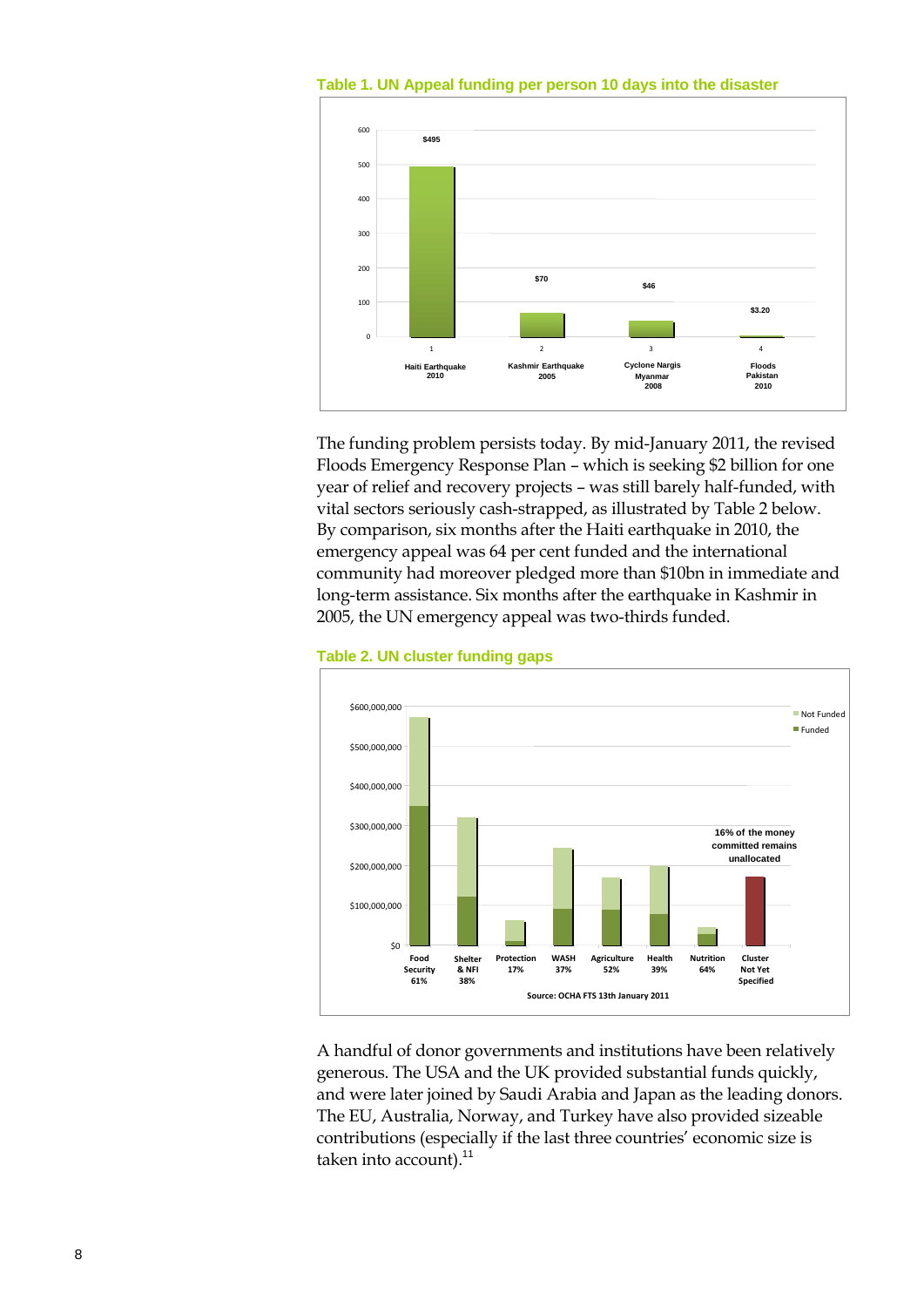However, the responses from several other donors have been disappointing and excuses such as overstretched aid budgets and contributions to other recent emergencies cannot absolve them from their responsibilities to Pakistan's flood survivors. The Principles of Good Humanitarian Donorship require donors to manage their aid budgets and to respond impartially to crisis-affected people wherever they are and whenever crises occur.<sup>12</sup>

### **The UN**

UN agencies have contributed significantly to the relief effort, supporting the government in planning and co-ordinating the humanitarian response, raising awareness of critical issues, and delivering assistance directly or through numerous partners. The efforts of UN agencies have helped to save lives and prevent a secondary public health disaster.

However, the UN-led 'cluster system' for the co-ordination of humanitarian sectors has been dogged by problems. A lack of experienced UN cluster coordinators with relevant skills in the initial phase, coupled with too many key UN staff based initially in Islamabad when they should have been out in the field, led to gaps, duplication, and delays. Activity mapping and information management remain weak, as does inter-cluster co-ordination. Administrative procedures used by UN cluster lead agencies (and some donors) to disburse funds to frontline relief organisations have been slow, burdensome, and unsuited to the demands of a rapidly growing emergency, hindering NGOs trying to scale-up and deliver urgently needed aid.

## **Relief agencies challenged**

Frontline humanitarian agencies have achieved considerable success; international and national organisations joined hands to rescue trapped flood survivors and provide life-saving assistance to millions of floodaffected people. This was achieved despite huge logistical obstacles, a patchy donor response, and cumbersome fund disbursement mechanisms.

Such hindrances partly explain the uneven geographic coverage of assistance by many aid agencies in the first few months. Some NGOs (such as Oxfam) have been working in multiple locations in Khyber Pakhtunkwa, Punjab, and Sindh since the summer of 2010. However, others initially focused their efforts in Khyber Pakhtunkwa, where many NGOs had been assisting conflict-affected communities, and were unwilling or unable to extend their operations to address enormous gaps in aid coverage in the south of the country until 2–3 months later. Local-level political interference with the distribution and targeting of aid has also contributed to the uneven coverage.

Pakistan's vibrant civil society showed its flexibility, with many groups acting as innovators and activists to provide aid directly to floodaffected communities. However, the proliferation of international aid agencies seeking local partners, particularly in areas less familiar to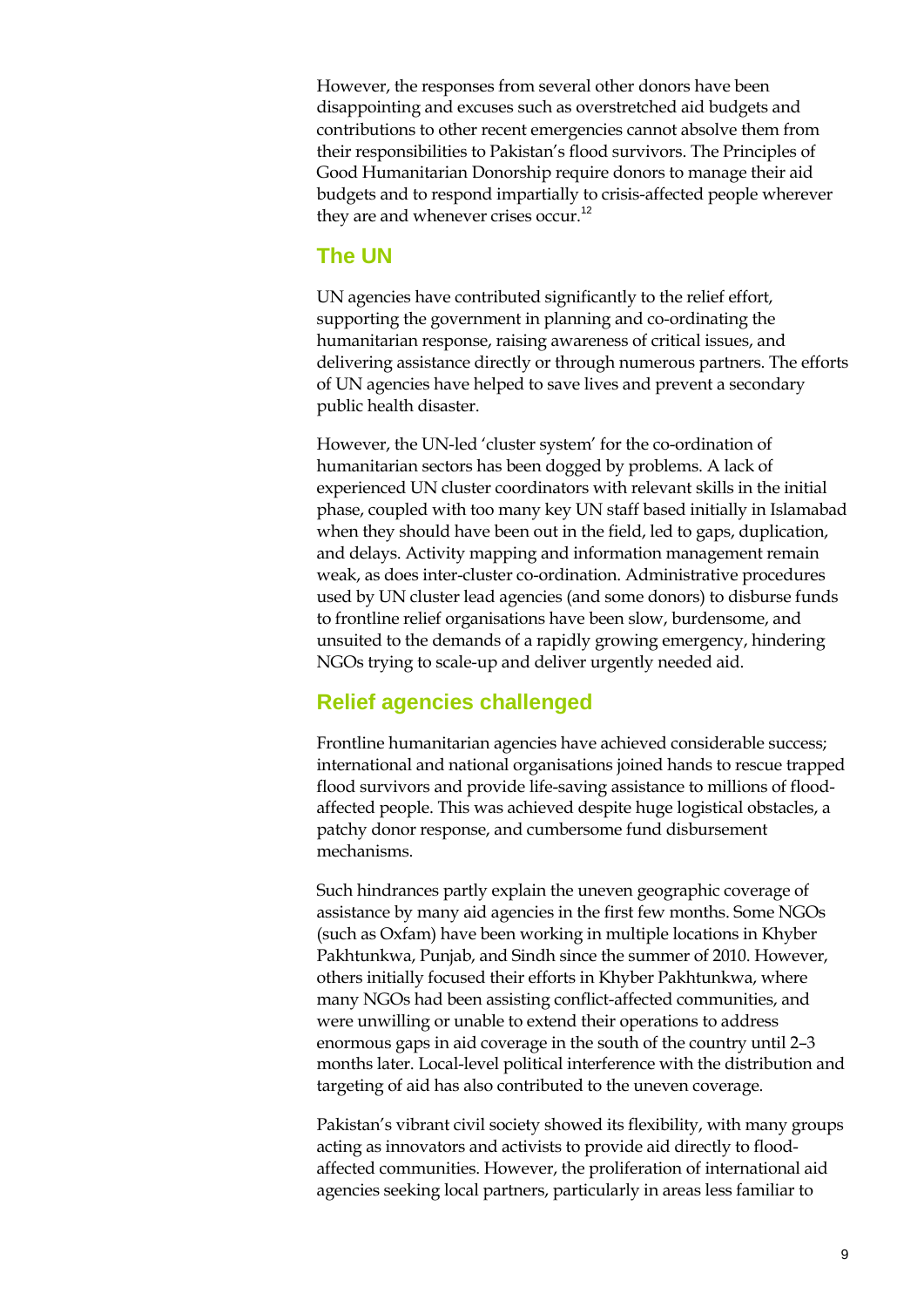international actors, led to many local NGOs taking on multiple and sometimes unfamiliar responsibilities with insufficient support. Partnerships must be grounded in mutually beneficial terms and should ensure sufficient support that enables national NGOs to absorb resources effectively and accountably. In addition, international NGOs must be careful not to poach the staff of local NGOs – who have a vital role to play in an emergency response – as was agreed during the response to the Kashmir earthquake in 2005.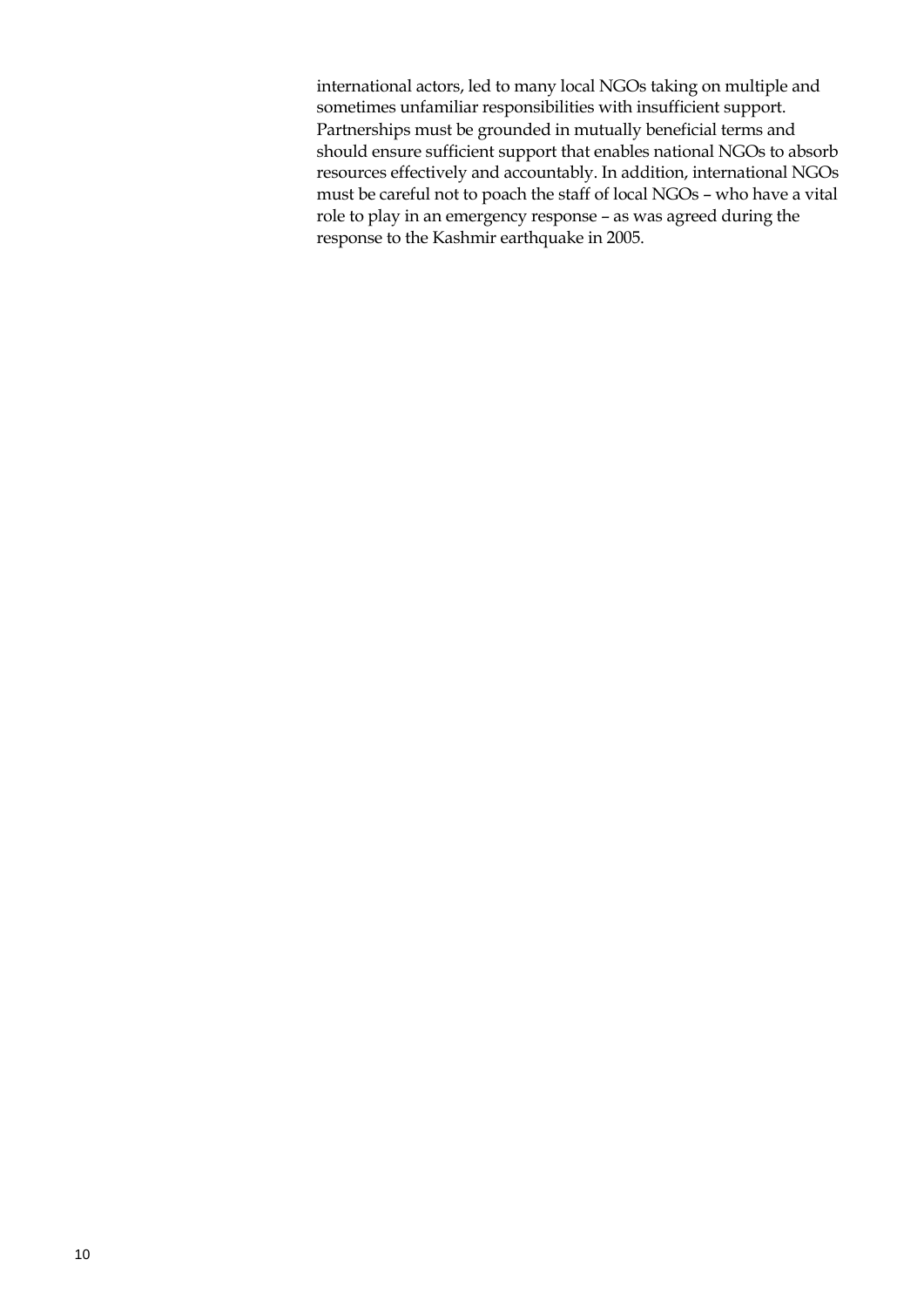# The reconstruction challenge

*If we want to make this great State of Pakistan happy and prosperous, we should wholly and solely concentrate on the well-being of the people, and especially of the masses and the poor.*

Mohammed Ali Jinnah, founder of Pakistan, 11 August 1947.

If Pakistan is to stand a chance of building its vision of a better future, the country must move towards a comprehensive development programme and, as part of that, must shift from inevitably chaotic emergency responses to long-term resilience. The right steps must be taken towards a more sustainable, more equitable society. Pakistan's ability to improve its disaster preparedness and to reach the Millennium Development Goals (MDGs) in 2015 and beyond, now depends on a massive scaling-up of political commitment and investment in areas such as governance, social reform, physical infrastructure, agriculture, public health, and education.

Socio-economic injustices, such as extreme poverty, inequitable land rights and access, food insecurity, and gender discrimination, are widespread in Pakistan. Ongoing conflict and counter-insurgency operations, particularly in the north of the country, have also taken a toll on Pakistan's development aspirations and its ability to respond effectively to disasters. Insufficient governance and accountability and unharnessed domestic resources have undermined attempts to tackle these development challenges thus far. Despite promises made after previous disasters, there is still no effective disaster management infrastructure at national or district levels. Additionally, damage to and neglect of the changing physical environment has robbed vulnerable communities of natural forms of protection, increasing disaster risks.

This is not the first disaster that Pakistan has experienced and it will not be the last. Building back better must be broader than physical disaster risk reduction (DRR) and should aim to tackle the underlying social inequities, which have increased people's vulnerability to disasters, in addition to the rising threat of climate change. 13

A robust, nationally-led post-flood reconstruction programme holds the potential to meet these challenges head-on and change the development trajectory of the country. Now is the time to put words into action. Backed by the international community, the Government of Pakistan must lead the country on an upward path towards greater equality and sustainable development.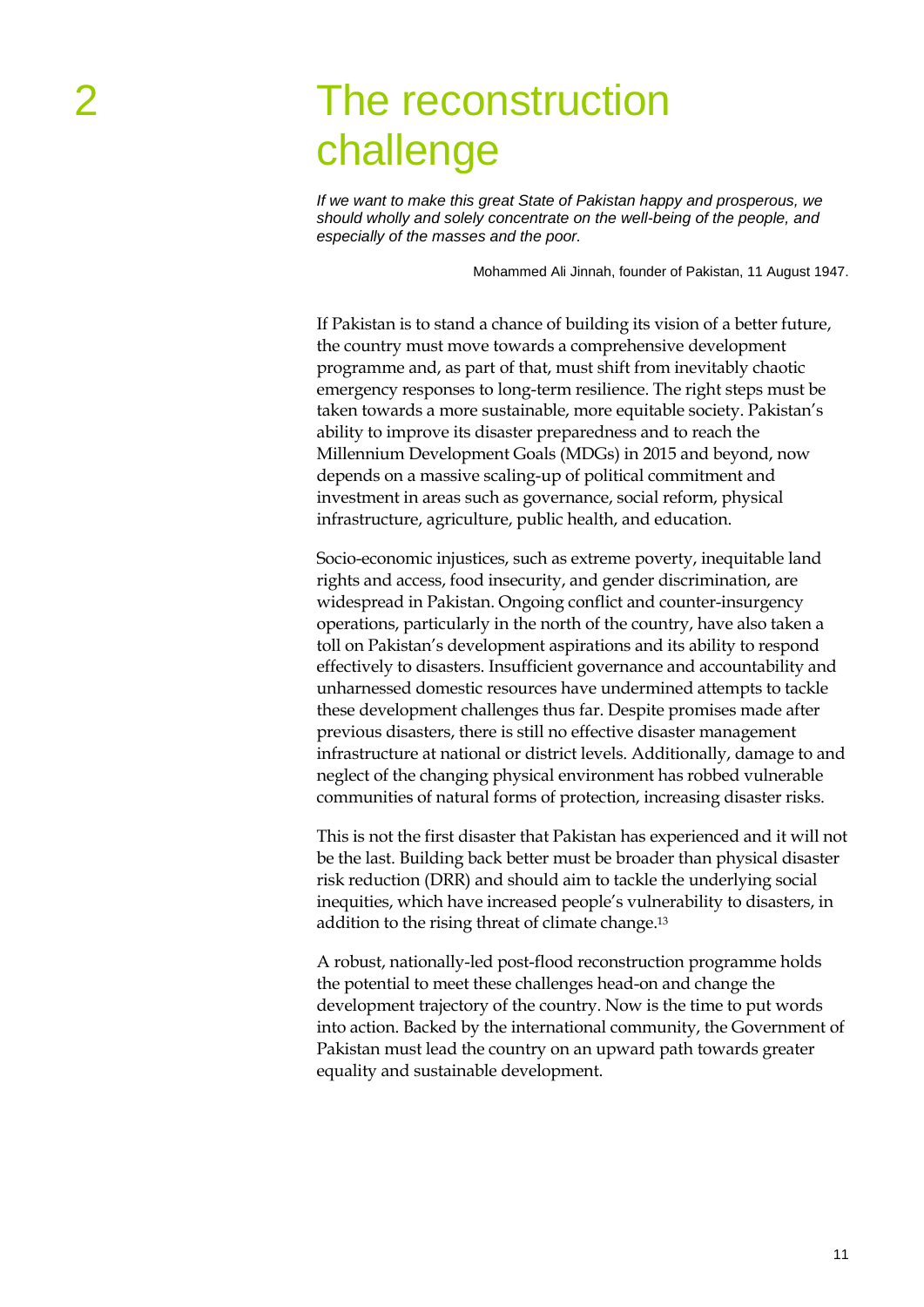### **Sustainable development means addressing inequality, even in the face of disasters**

Pakistan cannot overcome poverty until it addresses identity-based inequality – historic, generational exclusion based on gender, religion, ethnicity, and other socio-economic indicators. Those in the remotest areas, particularly where affected by the ongoing conflict between the Pakistani army and armed groups, risk being excluded from reconstruction efforts. These groups represent the poorest and most vulnerable people in Pakistani society. In the wake of disasters, their suffering is disproportionally great.

#### **Women**

Pakistan has made significant strides towards improving the overall position of women in the face of complex challenges. However, many of these challenges remain. Pakistani women have less access to health, social, and information services than men, and are therefore less able to deal with additional stresses.<sup>14</sup> In Pakistan, the official identification system targets the nuclear family with women registered under their father's or husband's name. Although women are entitled to their own ID cards, this rarely happens for cultural and bureaucratic reasons. Because much of the emergency assistance, as well as the government compensation scheme, hinges on possession of a Computerised National Identity Card (CNIC), current practices and policy indirectly reinforce women's dependency on men. The CNIC system has great potential but requires reform to fully implement a one person, one ID card policy and ensure equal access to aid and essential services.

Additionally, many flood-affected families have resorted to harmful survival tactics, which reinforce traditional practices that view women as commodities. A worrying increase in the number of girls sold for marriage,<sup>15</sup> in instances of forced prostitution, and in gender-based denial of resources or services has been reported, as desperate families seek money to survive.<sup>16</sup> Women's rights must be made a priority within recovery and reconstruction work, to tackle not only the customary practices that often override laws pertaining to women, but also the lack of supportive state structures and mechanisms for the protection of women when they claim their rights.

## **Landless people and small farmers**

Landless tenant farmers and sharecroppers<sup>17</sup> represent some of the most vulnerable groups affected by the flooding and include many people from religious and ethnic minorities. Many of them fear that they will become dispossessed. Access to land enables them to have a home and allows them access to basic entitlements (such as Watan cash assistance18) yet this was not legally protected before the floods, and may now be even more difficult. Those who have gained access to land and sufficient resources to rebuild often have to do so under a repressive feudal system. Many small landowners who have taken loans from money-lenders face the same difficulties as landless tenants.

#### **Box 1**

Sakina Chandani is a mother of six. She and her husband are peasant farmers who earn between Rs 100 and Rs 200 (\$1.16–\$2.32) for a day's manual labour. She is the recipient of a progressive state redistribution of land programme in Sindh.

'When I first found out I had been awarded land, I felt as if I was flying. I couldn't believe I was a landowner,' she said.

> Sakina Chandani, Thatta, Sindh Province, December 2010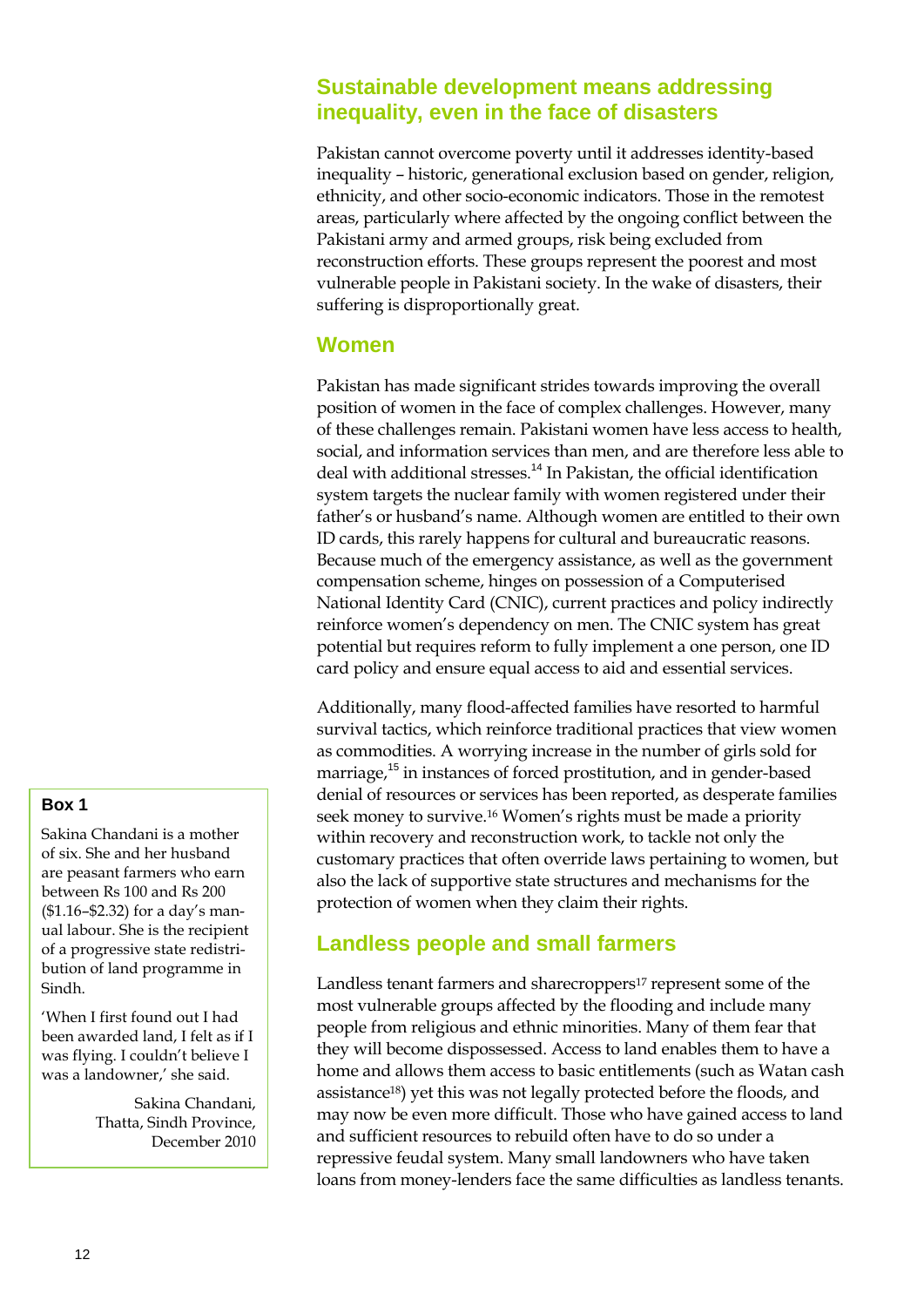People need livelihoods and control over their own lives, not just handouts. Rather than receiving handouts of food, the landless should be given the security of access that would allow them to grow their own. Pakistan's elite, both landlords and politicians, have to show their mettle. This is their opportunity to contribute to the national effort to alleviate Pakistan's poverty. They must begin by supporting those on whom their wealth and power depends and allow registered access to homesteads and reform of land rights accordingly.

With significant funds potentially available for reconstruction,<sup>19</sup> the international community has an opportunity to support Pakistan in promoting more equitable access to and distribution of land throughout the country. The current Damage Needs Assessment includes a housing recovery and reconstruction strategy which addresses land ownership issues under 'finance' by suggesting an increase in the private housing market as a means to contribute to economic growth.<sup>20</sup> Such an approach ignores the simple reality that those most in need of land security will be unable to pay for land, particularly in the wake of the floods. This could be replaced with simpler progressive models, such as the Sindh Province Government's land redistribution programme and the Punjab Province's Jinnah Abadi Scheme (which provides formal settlements for those without shelter). These must be completed and replicated in other provinces, with a particular focus on providing economically-viable locations (through State acquisition of land if necessary) and increasing women's land ownership.<sup>21</sup>

#### **Food insecurity**

Land reform models should go hand in hand with progressive agricultural assistance that supports the most vulnerable farmers, rather than large-scale landowners. Agriculture, which accounts for 21 per cent of Pakistan's economy and provides 45 per cent of all employment, was hit particularly hard by the floods. As a result, Pakistan's bread basket of Punjab and Sindh is under threat.<sup>22</sup>

The floods have exacerbated a massive existing problem that requires a structural intervention in the national reconstruction response. Even before the floods, almost half the population were food-insecure.23 Now, many of the same vulnerable people have lost all their assets in the floods, or sold them to survive, and have few means left of earning a living until the next planting season in April.24 Prices for basic commodities such as food and fuel have rocketed since the floods, adding to existing inflation.25 Fruit and vegetables have moved further out of people's reach – a kilogram of okra (otherwise known as 'lady's fingers') has gone up from 50 to 80 rupees and pomegranates have doubled in price.26

Farmers, casual labourers, and small businesses will struggle to recover until the credit market is rehabilitated and farming is again possible. With indebtedness already a prevalent problem, millions of Pakistanis risk sliding further into a debt trap or falling into bonded labour,<sup>27</sup> unless they become economically-productive or receive adequate assistance. The inability of households to repay debt limits their ability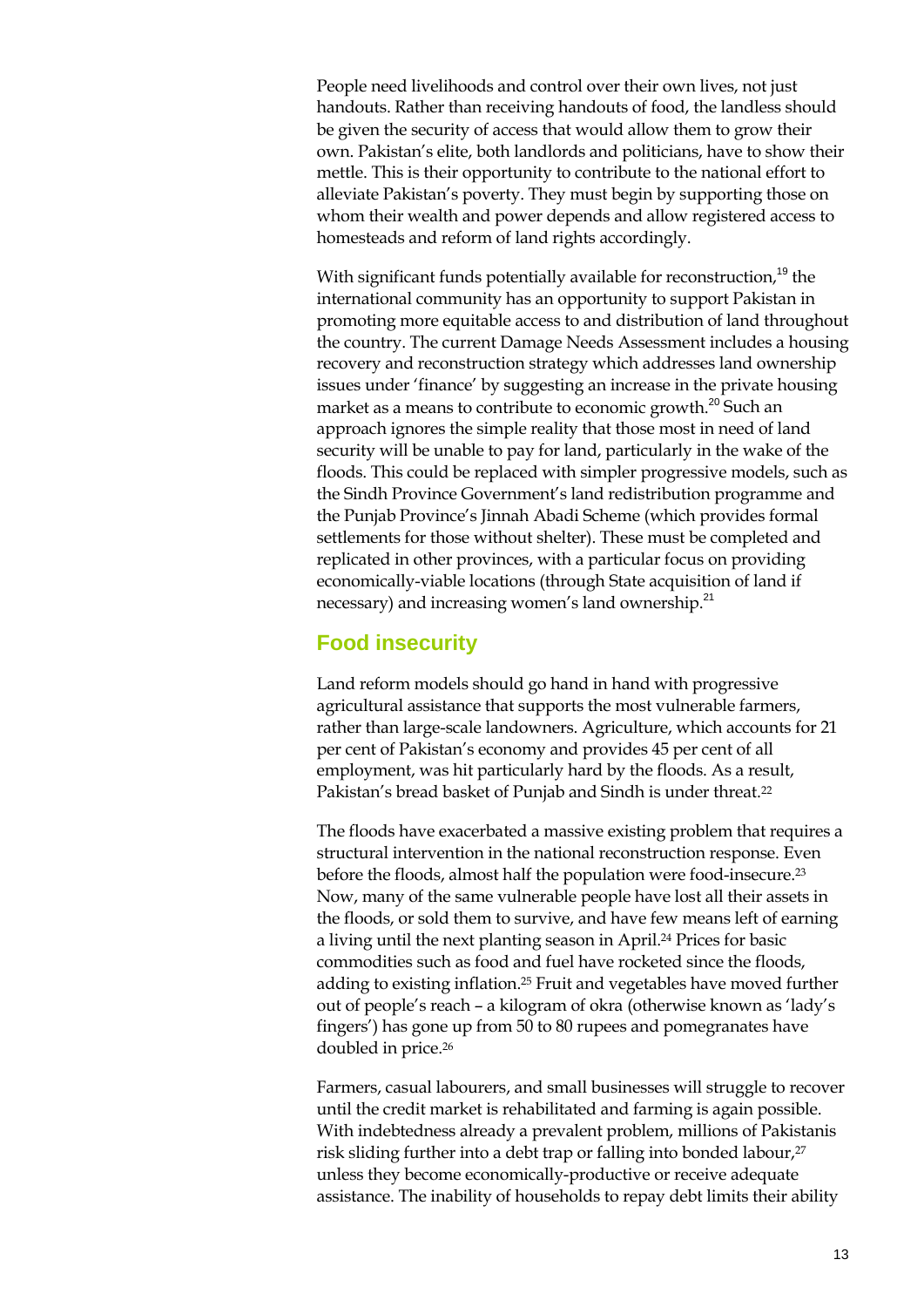to optimise their use of what cultivatable land has survived, thus deepening the trap. Large -scale landlords, some of whom have reportedly already taken the money their displaced tenants received through the Watan Card system as debt repayment, must write off these debts and encourage agricultural input without the exorbitant interest rates normally imposed (often as high as 20 or 30 per cent , per quarter). As an alternative, access to official channels of credit through credit unions or modern banking systems should be increased.

Substantial investment will be required to ensure that there is not a secondary food crisis. The most recent official published figures on nutrition, from 2002, showed critical levels of malnutrition in the south, even before the onslaught of the floods. Yet key opportunities to provide food, such as during the winter planting season, were largely missed. The problem is even worse now, as the levels of malnutrition are compounded by an inability to grow food for the future.

Time is running out. Where irrigation systems have survived the floods and agriculture can begin, subsidies should be put in place to avoid the all -too -common exploitation of small farmers. Those landlords rehabilitating privately -owned irrigation systems should extend these to the land of adjacent small holders as an investment in local productivity. The Government's distribution of free seeds is a good initiative. However, the seeds must be of high -quality, must be provided with appropriate fertilisers, and must go directly to the poorest farmers who need them urgently. The future of hundreds of thousands of farmers now depend on the vast irrigation channels of the Indus river basin being repaired before the planting season in April, especially in Sindh. Landlords, donors, and the national and provincial governments must work together to meet this critical deadline. Finally, crops produced from these interventions should be used to feed Pakistan's people as a priority, not sold for export.

#### **Development gains must not be lost**

At the same time, a focus should be maintained on moving the country forwards and upwards towards sustainable, pro-poor development. Substantial development gains and investments made by the Government of Pakistan, the international community, and civil society over recent decades are at the heart of reducing vulnerability to shocks. However, these gains currently stand to be lost.

Nationwide, 10,916 schools were damaged in the floods.<sup>28</sup> These schools must be rebuilt, not just to replicate what was there before but to tackle the risks that the future holds, with due consideration both to DRR and climate change adaptation principles, as well as to the needs of girls (such as adequate and appropriate water and sanitation facilities).<sup>29</sup> Even before the floods, only 2 per cent of GDP was allocated to education, the lowest level in South Asia. Now the government is considering even further cuts to the Public Sector Development Programme, which was reduced by 50 per cent after the floods, from Rs 280bn to Rs 140bn (\$3.27bn to \$1.64bn).<sup>30</sup> Rather than continuing to slas h its spending in the development sector, the Pakistani Government should use this potentially transformative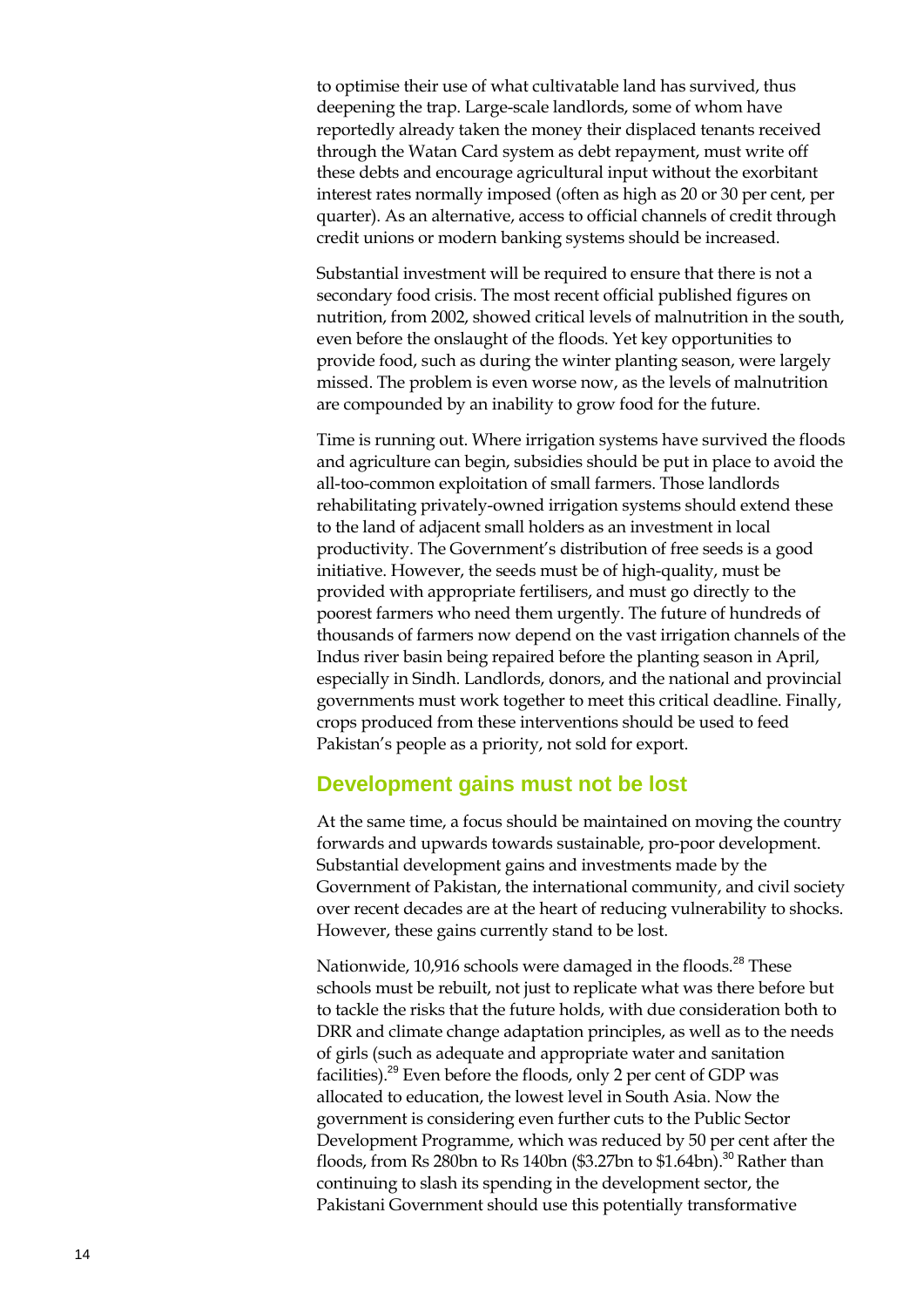moment to prioritise sufficient funding for essential services, such as education. Rebuilding infrastructure (whether transport, health, or education facilities, or other essential services, such as water or electricity) is critical both for the restoration of local economies and the creation of employment and incomes.

### **Improving Pakistan's civilian DRR and climate adaptation capabilities**

Recognising that vulnerability is chronic means rethinking the humanitarian-development divide. While keeping a watchful eye on continuing emergency needs, and ensuring that development gains are built upon, the national reconstruction programme should spearhead a wider effort to radically strengthen Pakistan's own ability to prepare for and respond to disasters and adapt to climate change effects.

These recommendations are not new. After previous crises, the State set up civilian disaster management bodies at national and sub-national levels – such as the National Disaster Management Authority (NDMA) and the Provincial Disaster Management Authorities (PDMA) – to mobilise resources for more effective preparedness, relief, recovery, and co-ordination. A national strategy was developed that outlined the roles and responsibilities of these new bodies and of existing institutions (such as those of district authorities). However, a lack of political will and investment, especially at the critical but underresourced district and provincial levels, has meant that local authorities have struggled to co-ordinate and manage responses. There is often a complete disconnect between national and provincial level decision making. Deeper reform is therefore needed to build on the good work that has already been started. Disaster management expertise and district-level emergency cells need long-term technical and financial support to address the dearth of knowledge about hazard identification, risk assessment and management, and linkages between livelihoods and disaster preparedness.

Since 1947, Pakistan has been affected by five major floods (1950, 1988, 1992, 1998 and 2010). This time, the mega floods caused total or partial damage to more than 1.6 million houses<sup>31</sup>. Although the primary concern of most flood affected people is to return to their homes and rebuild their houses,32 communities are now anxious about the ability of their houses to withstand the next monsoon season. There is a critical window of time to provide assistance to communities to help them build their homes back better and more resilient to flooding. Housing needs will be specific to the local context (pukka or katcha areas<sup>33</sup>) and communities themselves are best placed to rebuild according to the context. The preliminary Damage and Needs Assessment of the World Bank and Asian Development Bank promotes a model of 'floodresistant hybrid house'. However, the cost of a 'hybrid house' is estimated at Rs 180,000 (\$ 2,120) far beyond what most people are due to get in compensation through the Watan scheme, or have at their disposal. Taking into account rates of inflation in Pakistan, cash assistance for housing reconstruction must be sufficient to meet the heightened costs of building materials.

#### **Box 2**

Lashkar Pur Village in South Punjab has a population of nearly 300 people and was hit by the floods. Through Oxfam's DRR programme, communities were better prepared for the disaster.

"During the 1992 floods, 100 per cent of our houses were damaged, but this year, when the water was 6 inches higher, only a few houses were damaged owing to this work of raising houses and building embankments"

Qasim, Manager of a Lashkar Pur Village community-based organisation, south Punjab, August 2010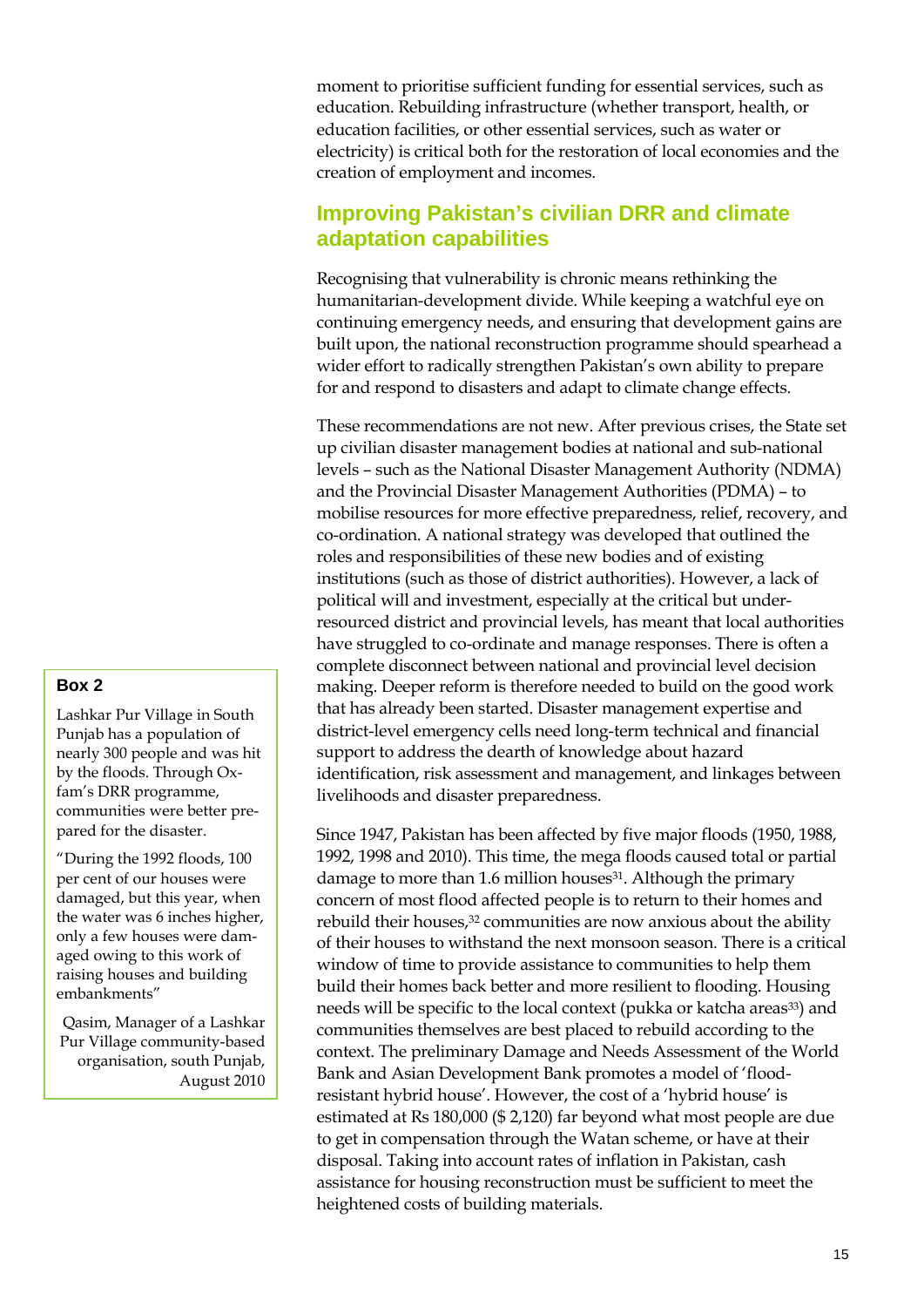Reconstruction work must recognise that the key to disaster resilience lies with involving affected communities as well as State structures in these processes. The provincial authorities in Punjab and Sindh have discussed the construction of model villages for flood-affected people.<sup>34</sup> Such initiatives can only hope to be successful by prioritising the housing and construction recommendations above, the meaningful participation of communities , and critically assessing the indirect impact on livelihoods, social networks, and women's mobility. Successful models for community involvement in improving disaster resilience do exist: development actors, including Oxfam, have conducted numerous projects working with local partners and grassroots groups. If such activities were appropriately scaled -up and applied nationally, Pakistan would be better equipped to cope with disa sters.

As the global climate changes, the intensity of annual monsoon flooding can be expected to increase.<sup>35</sup> Efforts to rehabilitate the naturally -protective environment and adapt to the impacts of the changing climate need to be accelerated, with reforestation and appropriate water management being key areas . Various harmful or negligent practices, including deforestation in upland areas, the expansion of agricultural lands in river flood plains, poor maintenance of retention embankments, limited investment in irrigation systems, and ineffective early -warning systems, exacerbated the flood disaster in 2010 and must be addressed. Those who destroyed parts of the flood protection bunds (flood embankments) for their own personal gain should be held to account.

With international support, the Pakistani Government could lead in systematically integrating DRR and climate change adaptation into all development activity. Pakistan is a signatory of the Hyogo Framework for Action, and its political establishment must work harder to meet its commitments and protect its citizens.<sup>36</sup> Such an investment would not only save lives and livelihoods but money too, since humanitarian responses ge nerally cost several times more than preventive measures.

#### **A transparent, accountable, and nationally -led reconstruction plan is urgently needed**

The current situation presents an opportunity for the Pakistani Government to show responsible leadership by urgently implementing a nationally-led, pro-poor reconstruction plan that demonstrates transparent decision -making with regard to the allocation of resources and the flow of aid.

This is a key moment for the government to address directly the 'trust deficit ' that exists within and outside the country. This could be done by making budget and aid allocations publicly available and should reflect the need to invest in the immediate and long-term future of Pakistan. Aid dollars and rupees must be directed to post - flood reconstruction and reach the poorest and most vulnerable people and those most affected by the floods. This could be supported by supporting the ability and mandate of civil servants and appointees to resist and overcome corruption that may occur along the way.<sup>37</sup>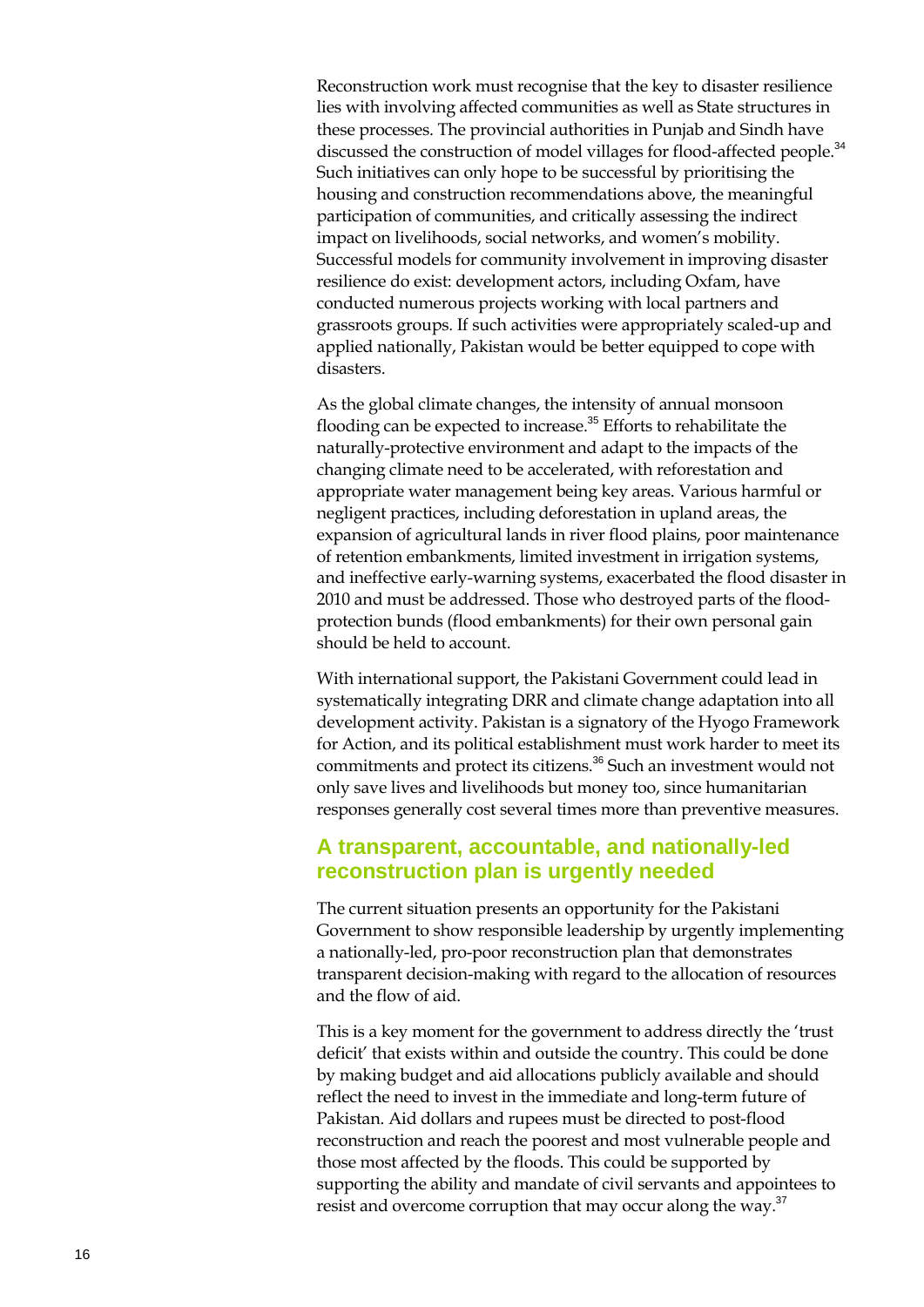Just as the country requires strong direction to overcome its biggest challenge in decades, the current process of political devolution (under the 18th Amendment to the Constitution) has seen flood-hit provinciallevel governments handed key responsibilities for flood rehabilitation and reconstruction.38 In principle, bringing democracy and decisionmaking closer to communities is a positive step and the 18th Amendment is welcomed in this regard. However, transferring such responsibilities without first putting in place the necessary capacity and resources (human and financial) undermines the likely transparency and effectiveness of the recovery and increases competition for donor resources between already divided provinces.<sup>39</sup>

The Federal Government's flagship reconstruction response thus far has been its cash transfer mechanism – the nationwide Watan Card scheme.<sup>40</sup> Cash-based assistance has a valuable role to play in many disaster responses, potentially transferring much-needed aid safely and efficiently, while enabling people to make their own decisions about what they need. To ensure this is truly successful and fulfils its ambition, the Government has to be much more rigorous in ensuring that the system does not succumb to corruption and that the most vulnerable really do have access. The Government should continue to provide mobile outreach centres for registration and appeals, and should extend updated information campaigns in local languages to stem misunderstandings around eligibility criteria and the timings of future fund disbursements.<sup>41</sup> With such potential, the importance of strengthening this scheme, and prioritising the role of nongovernmental oversight within it, cannot be overstated. The recentlyintroduced grievance system is a critical step in the right direction but already faces a sizeable number of appeals largely linked to civil registration document updates. With increased staff levels, resources, and vigorous transparency in the process, the Watan scheme can become a mechanism to deliver assistance to those most in need, both in emergency times and beyond.

However, cash alone is not the answer to such a devastating event. There have been promising commitments by the Government of Pakistan to implement a broader reconstruction effort, and newly emerging actors at the federal level appear to have been tasked with directing these plans.42 These initiatives are welcome and rightly recognise that there are some issues that can only be effectively addressed by a stable national government supporting provincial authorities in tackling critical issues of reconstruction – such as providing strategy on improving land rights, national water management, helping resolve inter-provincial disputes, and ensuring a fair and equitable distribution of resources nationwide.

However, such initiatives need to be effectively resourced and coordinated with provincial actors. A nationally-led reconstruction process that proactively supports provincial governments in tackling such issues would avoid a fragmentary approach. This would allow local authorities to focus on the activities that they are best placed to address, such as identifying reconstruction priorities at the local level, ensuring community participation in recovery planning, and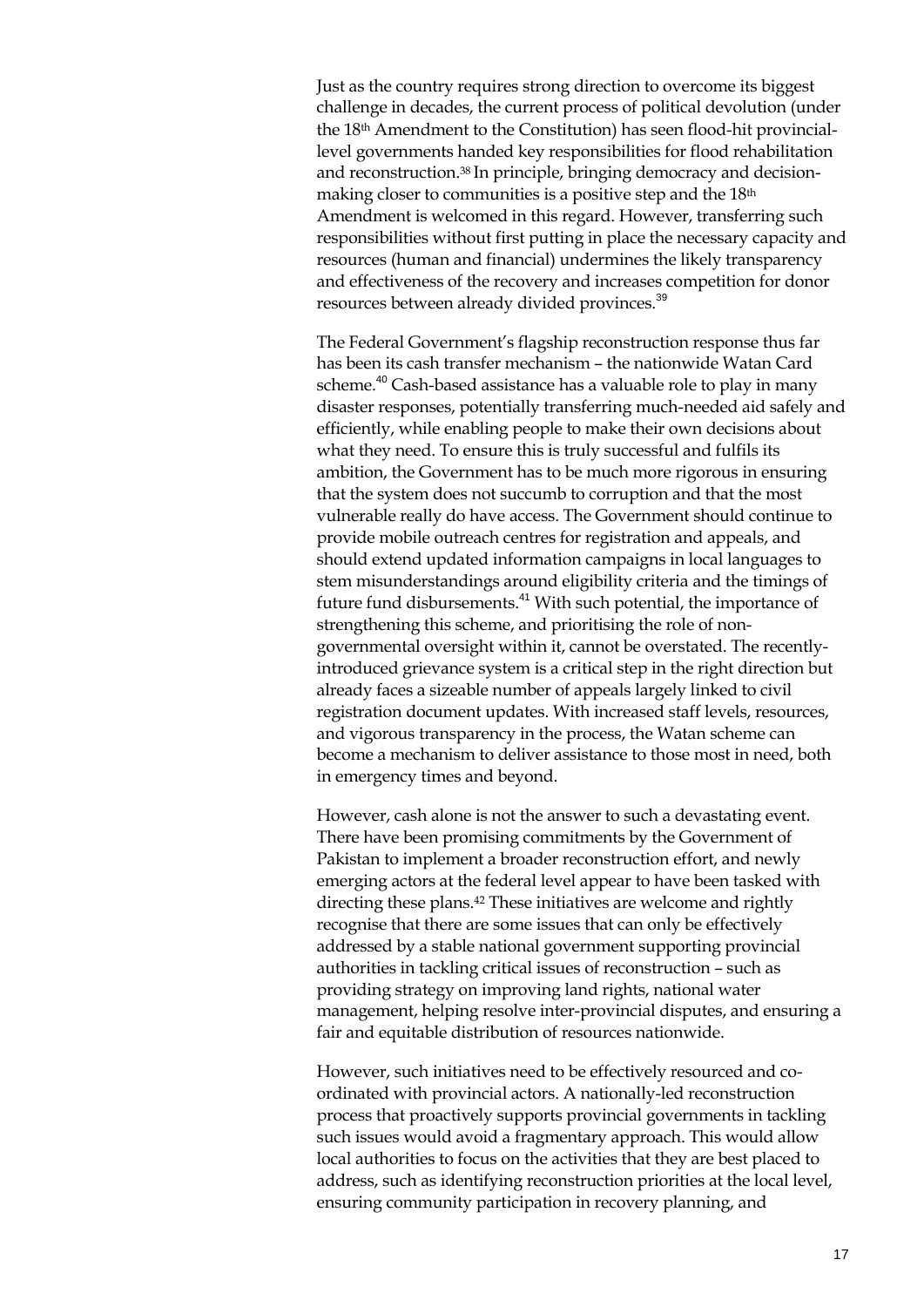addressing grievances relating to aid distribution. A proliferation of administrative structures and operational authorities should be resisted, with focus shifted instead to making existing structures and processes effective and accountable.43 In some areas, the officials who have joined the provincial disaster management authority (PDMA) have pre-existing roles within revenue boards that are responsible for land demarcation and tax collection. Corruption is perceived as widespread in Pakistan<sup>44</sup>, and the recent removal of the PDMA director general in Sindh along with a senior revenue official on corruption charges has only increased this view. <sup>45</sup> For PDMAs to be above such concerns, it is critical there is a clear segregation of responsibilities to deal with any pre-existing bias. It is also imperative that the PDMA is transparent and accountable to the public, and listens to those affected by the flood, so the response really benefits people who need it.

Mobilising domestic resources in the short and long term is critical. As taxpayers around the world support Pakistan to recover from the floods, wealthy Pakistanis ought to contribute their fair share through taxation.46 Domestic resource mobilisation must not be allowed to fall disproportionately on those who can least afford to pay.47

### **Involving civil society**

A key means of ensuring accountability and building trust is the involvement of civil society in the reconstruction effort. Those best able to determine what is needed in order to rebuild damaged communities and address poverty in the long term are usually the communities themselves, and their involvement improves the chances that reconstruction efforts will be locally-supported and sustainable. Lessons must be learned from Pakistan's unfortunate history of flood mitigation projects – funded by international financial institutions (IFIs) – that have had devastating consequences for communities.48 Civil society involvement in assessing and determining the priorities of the preliminary Damage and Needs Assessment by the World Bank and Asian Development Bank following the 2010 floods was minimal. This must be rectified through ensuring that decision-making for the reconstruction programme systematically and meaningfully engages with flood-affected communities and civil society.

### **Role of the international community**

Although the international community is interested in pursuing political and security-related objectives in Pakistan, humanitarian, early recovery, and reconstruction aid must be primarily targeted on the basis of needs and not designed to further stabilisation goals – although development that meets people's needs can contribute to peace and stability. The problematic security-driven approach in much development work in Afghanistan must not be repeated in Pakistan.

In addition to the humanitarian response, donors (both governments and IFIs) have a key role to play in helping to fund the early recovery and reconstruction phases. The UN appeal, which covers the first year after the floods and therefore a large component of the early recovery,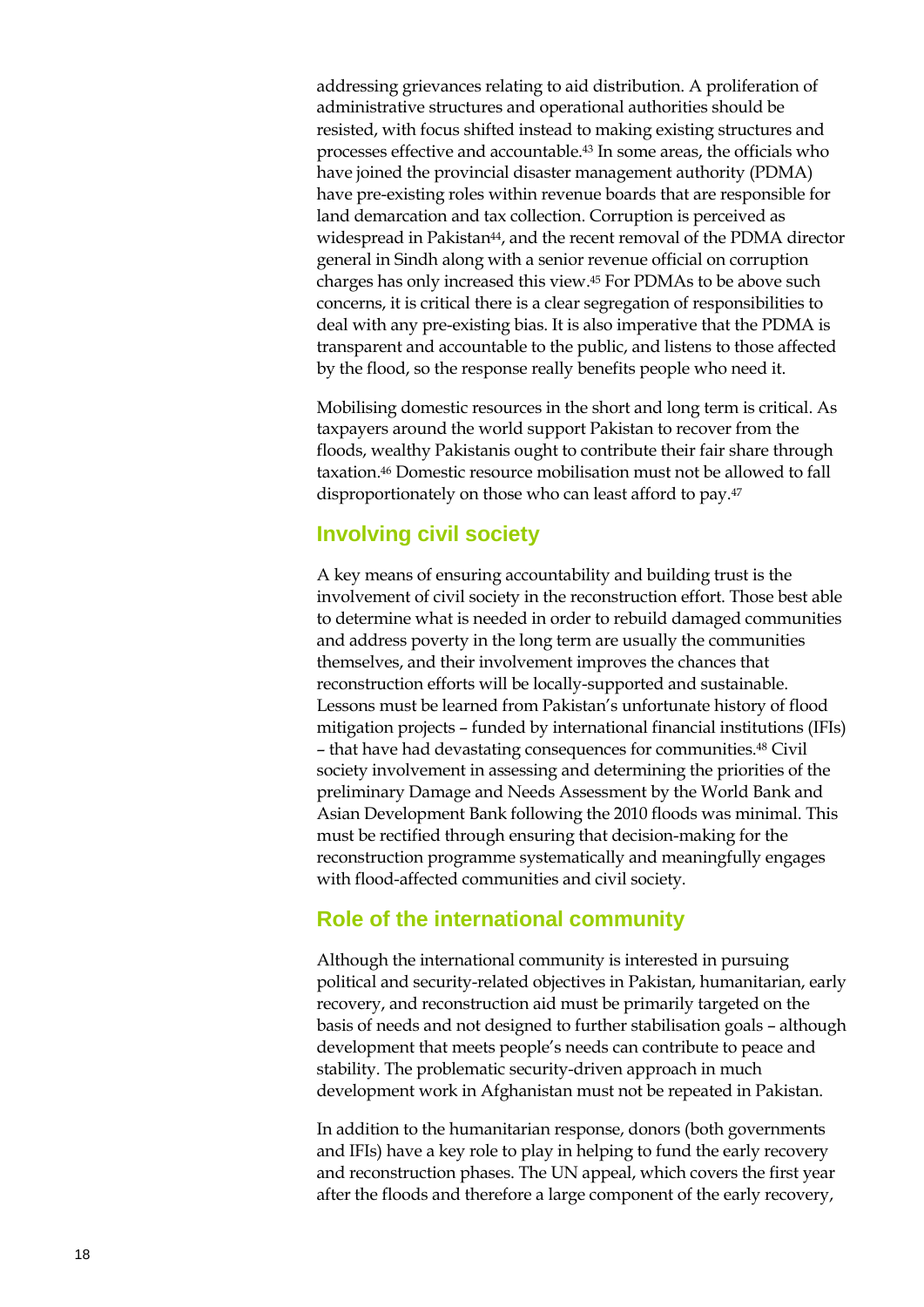is only 56 per cent funded.49 The initial spurt of funding is now a trickle and yet massive needs remain. International donors need to meet their responsibilities and support Pakistan as it rebuilds. Reconstruction funding, estimated by the preliminary Damage and Needs Assessment to be \$8.7 – 10.9bn, must support not only the national government but also the provincial and district levels, where resources are urgently needed. This support should not only be about more aid, but also ensuring that it is good quality: long term and predictable aid that is given to projects that are pro-poor and founded on the basis of need. To back this up, technical support is required, especially at the provincial and district government level, to make sure the government has the capacity to deliver a reconstruction response that is transparent and that properly addresses the needs of flood-affected people. Donors should also ensure they are supporting national NGOs to develop their own skills – a critical investment in a country where disasters are sadly frequent.

Finally, it is not only the poor of Pakistan who face massive debts, but the country collectively. In the first nine months of the 2010 financial year, the cost of servicing Pakistan's foreign debt<sup>50</sup> was three times the amount the government spends annually on health care. The international community should use this moment to cancel Pakistan's international debts, many of which were acquired during previous disasters, under dictatorial regimes, and for international projects that have not benefited the country. Debt cancellation cannot happen in isolation – it must take place in conjunction with more effective, fair taxation and pro-poor, transparent funding of the reconstruction. However, this should not deter the conversations on how debt cancellation can be achieved from beginning. In the meantime, donors should ensure that aid is in the form of grants not loans, so Pakistan is not further burdened by debt.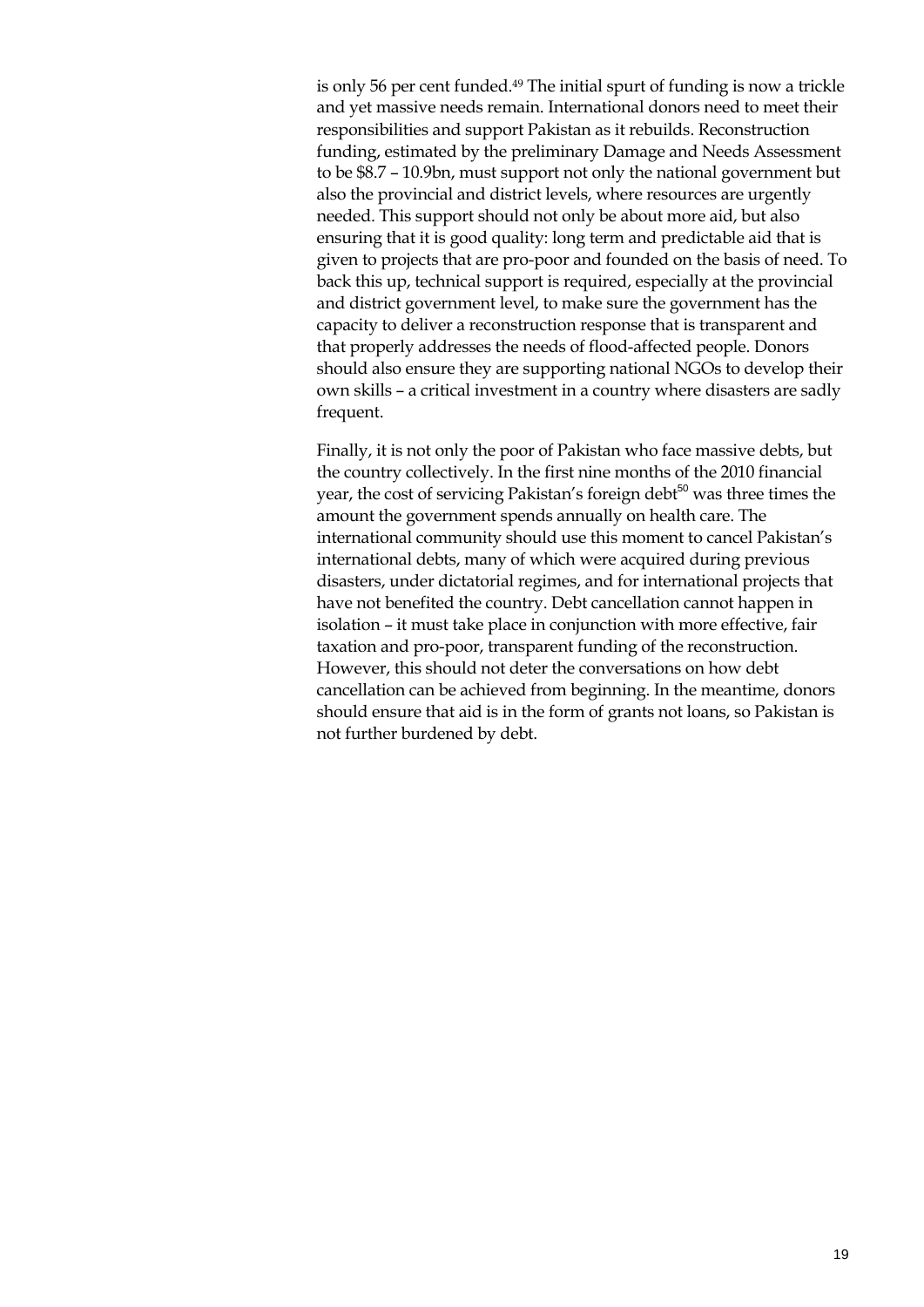# **Conclusion and** recommendations

The 2010 monsoon floods have been devastating for Pakistan and its people, and the emergency is not over. However, this can also be a moment for fundamentally positive change. The first step on the path to changing the trajectory of poverty in Pakistan is a nationally-led, propoor reconstruction plan that puts the needs of the people at its core.

Transformative measures are required to address vulnerabilities arising from social inequity and exclusion. Important investments in development and steps towards achieving the Millennium Development Goals are under threat. Humanitarian aid cannot be a replacement for sustained government action on social protection and building resilience to shocks.

There is no doubt that this disaster has been overwhelming for the Government of Pakistan and the international community alike, but much has been achieved and many lives have been saved. This momentum must be carried forward to reduce vulnerability and poverty through the provision of disaster-resistant housing, significant pro-poor land and agriculture reforms, building good-quality basic services that are accessible to men and women alike, and protecting communities from the next shock through comprehensive disaster risk reduction and climate change adaptation.

The time for talking is over. The Pakistan story this time can, and must, be different.

## **Recommendations**

**The Government of Pakistan should:**

- Ensure that flood-affected people receive adequate and appropriate humanitarian assistance for as long as they need it, while facilitating unhindered, impartial humanitarian access to all affected people.
- Lead a swift nationally-led, pro-poor reconstruction and development plan that is transparent and targets the most vulnerable people wherever they are. This must be based on disaster risk reduction and climate change adaptation principles, including appropriate support to provincial governments. It must address critical needs, such as housing and livelihoods, and tackle underlying concerns, such as land access, governance, and tax reform.
- Strengthen civilian disaster management and response capacity, ensuring that affected communities and civil society, particularly women, are meaningfully involved and consulted in disaster response initiatives and reconstruction planning.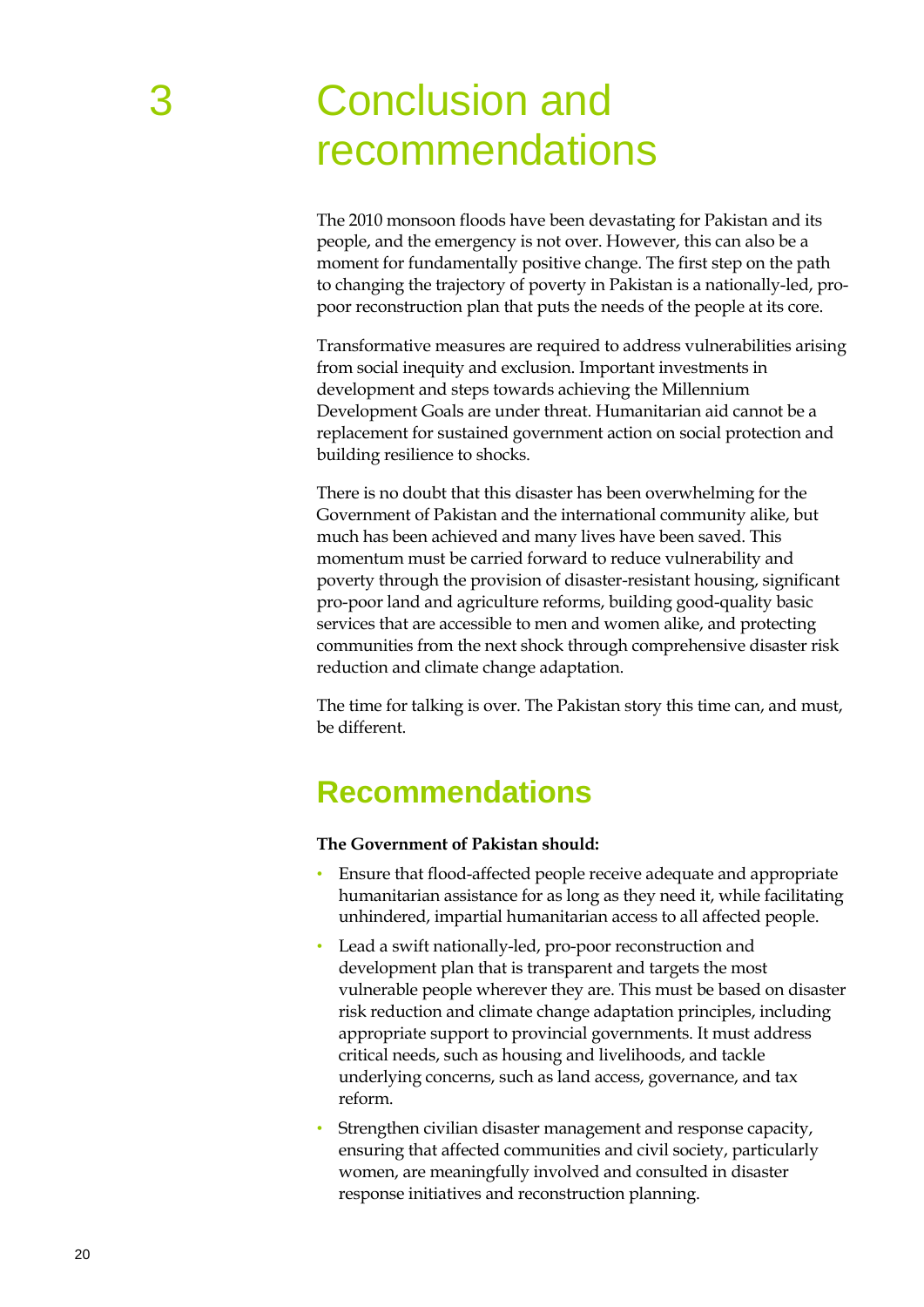#### **The international donor community should:**

- Support and push the Government of Pakistan to implement a nationally-led, pro-poor reconstruction and development programme that is appropriately co-ordinated with provincial authorities.
- Fulfil its obligations to support humanitarian, recovery, and reconstruction efforts with greater resources that are commensurate to the scale of people's needs.
- Increase support to Pakistan's civilian disaster management infrastructure at all levels, with particular attention to tackling governance challenges at the local level.
- Ensure that donor projects prioritise the needs of the most vulnerable communities and are geared primarily to poverty alleviation, disaster resilience, climate change adaptation, and related social, economic, and governance reforms – and not wider political or security objectives.

#### **The UN should:**

- Ensure the timely, well co-ordinated, and adequate provision of relief and recovery assistance. Cluster effectiveness must be strengthened by providing detailed mapping of needs to determine who is doing what and where, by proactively providing strong analysis and direction, and by improving inter-cluster co-ordination.
- UN agencies must streamline slow and cumbersome fund disbursement procedures to enable frontline aid agencies to expand operations more quickly.

#### **Pakistani civil society and media should:**

- Advocate on behalf of vulnerable people and assist government to assess and prioritise reconstruction needs.
- Track financial flows in the relief and reconstruction efforts by monitoring planned and actual expenditure and demanding transparency in the process.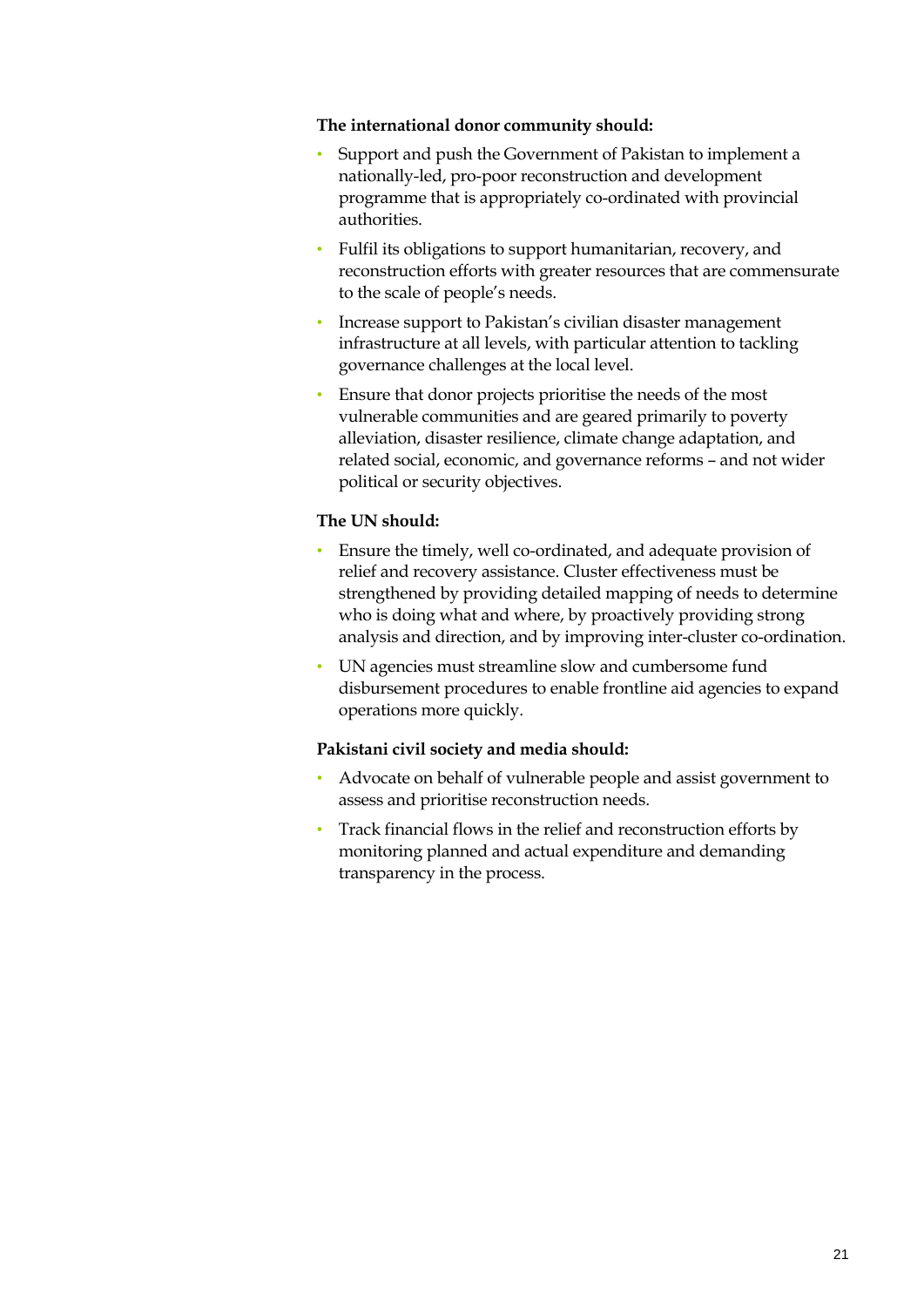## Notes

- <span id="page-21-0"></span> $^{\rm 1}$  According to the preliminary Damage and Needs Assessment by the World Bank and Asian Development Bank, November 2010. Some aid actors and Pakistani officials believe that the actual figures are higher. Shelter Cluster Meeting Summary, 11 January 2011, gives an example of the kind of discrepancies: 'The DNA figures were introduced in mid-November but have proved to display big discrepancies when compared to the PDMA figures at district level. Field investigations by NDMA in early January 2011 have confirmed the veracity of the PDMA figures. For example, in Dadu the DNA figures detail 24,000 damaged or destroyed homes, while the PDMA figures describe 168,000.'
- $2$  Eight breaches in Lake Manchar dam to release water from Dadu led to the displacement of approximately 40,000 individuals, as late as 18 September 2010. http://www.awaztoday.com/newsdetails.asp?pageId=7068
- $^3$  The Government's cash disbursement scheme reports that it has reached a total of 1,425,903 households as of 17 January 2011 http://watancard.nadra.gov.pk/reporting.jsp
- $^4$  The Pakistan floods appeal organised by the UK's Disasters Emergency Committee (DEC) had raised £68m by January 2011.
- $5$  The Government of Pakistan is distributing cash (20,000 rupees \$233 to be followed by a further 80,000 rupees) to those who have been flood affected via a free ATM card system.
- <sup>6</sup> Information provided by UNHCR to NDMA Strategic Meeting, 7 January 2011.
- $^7$  In July 2010, the government stated that 1.4 million conflict-affected IDPs remained, but humanitarian agencies have documented significant under-registration (World Health Organisation, April 2010; UN Office for Coordination Humanitarian Affairs, March 2010; Multi cluster Rapid Assessment Mechanism, June 2010). Internal Displacement Monitoring Centre (2010) 'Pakistan: Flooding worsens situation for people displaced by conflict in north-west', 6 September 2010.
- $^8$  Information gathered in Oxfam's own field assessments and indicated by the UN Gender-Based Violence Sub-Cluster Guidelines and FAQs, 24 November 2010.
- <sup>9</sup> National Disaster Management Authority letter of 29 December 2010. Subject: Policy for Issuance of NOCs to Implementing Agencies for Early Recovery Projects (Para 2b).
- $10$  Within ten days of the Kashmir earthquake in 2005, which left up to 3.5 million people homeless, the international community provided \$247m (and pledged \$45m). This amounted to \$70 provided per person. Within ten days of Cyclone Nargis striking Myanmar in 2008, affecting 2.4 million people, almost \$110m was provided (and \$109m pledged), amounting to \$46 provided per person. Within ten days of the Haiti earthquake in January 2010, some \$742m was committed and \$920m pledged to assist 1.5 million affected people. This worked out at \$495 per person.
- $11$  Based on data from UN OCHA's financial tracking system, 5 January 2011.
- $12$  A set of 23 Principles and Good Practice of Humanitarian Donorship was agreed in 2003. These were drawn up to enhance the coherence and effectiveness of donor action, as well as their accountability to beneficiaries, implementing organisations, and domestic constituencies, with regard to the funding, co-ordination, follow-up and evaluation. http://www.goodhumanitariandonorship.org/gns/home.aspx

 $13$  Climate change is set to exacerbate the impact of disasters in Pakistan, with more flooding and droughts. Precipitation has decreased 10-15% in the coastal belt and arid plains over the last 40 years, while summer and winter rains have increased in northern Pakistan. Global warming, in conjunction with environmental degradation, changes in land-use and cropping patterns, and population growth, is increasing pressure on rural and coastal communities. Rising sea levels threaten homes and livelihoods in coastal areas. Such effects aggravate existing vulnerabilities in a country where food and water security issues have become increasingly pressing.

- <sup>14</sup> Almost all indicators relating to the status of women's rights show that Pakistan has extremely high levels of gender discrimination. Pakistan is one of the few countries in the world to have a negative sex ratio with 100 women to 108.5 men. According to the Human Development Reports, Pakistan ranks 138 on a list of 174 developing countries on the Human Development Index (HDI); 131 on a list of 163 countries on the gender development index (GDI); and 100 on a list of 102 countries on the gender empowerment measure (GEM). OGB Ending Violence Against Women Response Update, 11 January 2011.
- <sup>15</sup> Under the Child Marriage Restraint Act of 1929, the minimum age of marriage in Pakistan is 16 years for females and 18 years for males, although it is common to find marriages of people younger than this, particularly in rural areas.
- <sup>16</sup> UN Gender-Based Violence Sub-Cluster Guidelines and FAQs, 24 November 2010, and Oxfam's own internal food security assessment, November 2010.
- $17$  Sharecropping is a system of agriculture in which a landowner allows a tenant to use the land in return for a share of the crop produced on the land (e.g. 50 per cent of the crop).
- <sup>18</sup> Refer to endnote 3
- <sup>19</sup> Following the Pakistan Development Forum in November 2010, \$500m was pledged by USAID for reconstruction (money that was previously committed under the Kerry–Lugar Bill to come to Pakistan anyway over the next five years). It is believed that this has largely funded the government's Watan Cards scheme. Following the same conference, China pledged \$500m for reconstruction, although the details of this fund are unknown. Other donors have also indicated potential to provide significant support for reconstruction programmes.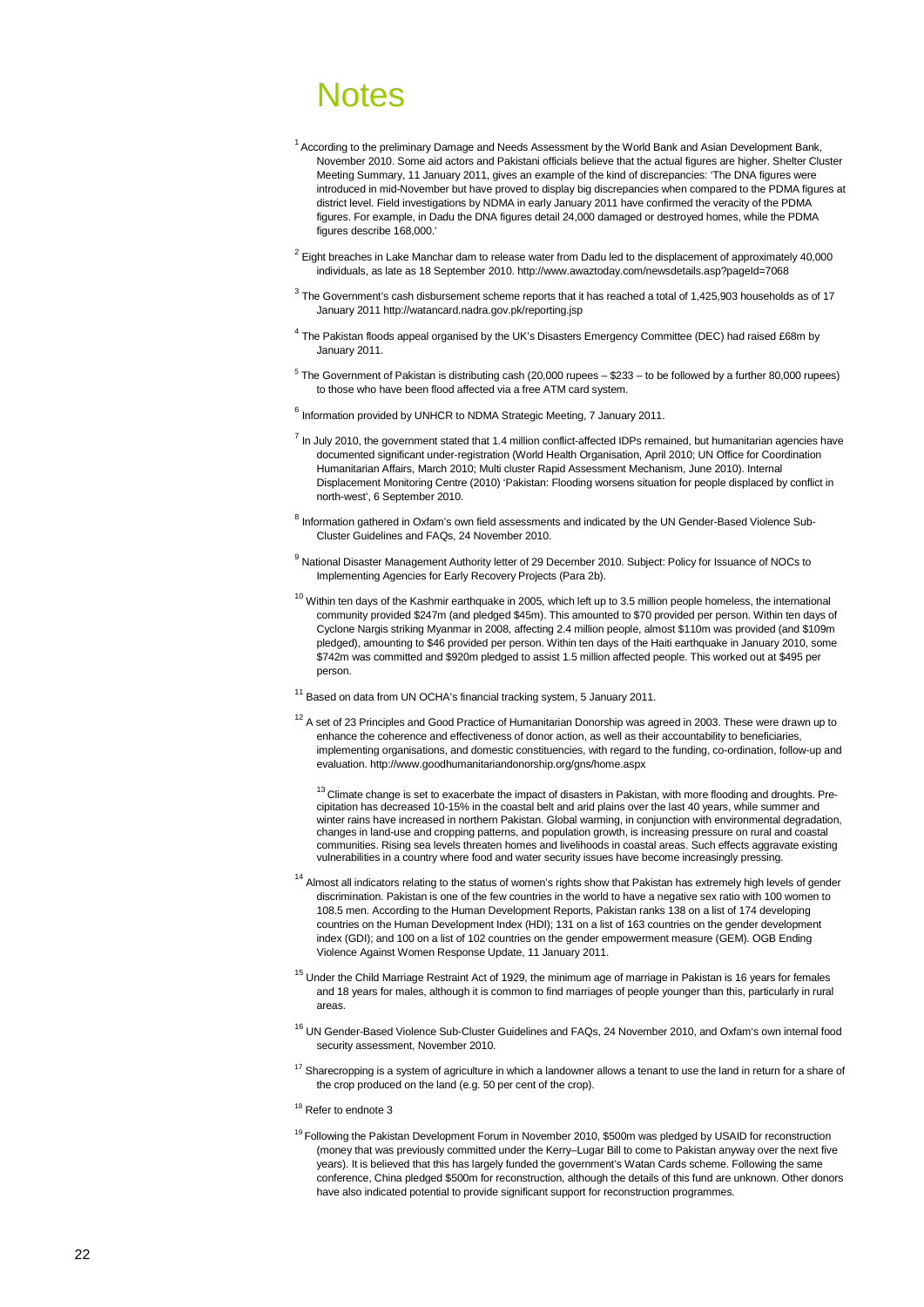- <sup>20</sup> World Bank and Asian Development Bank with the Government of Pakistan: Damage Needs Assessment, November 2010, p171.
- $21$  Despite accounting for 70 per cent of the agricultural labour market, women own less than 3 per cent of the land, and even when women do own land they may not have actual control over it. International Centre for Research on Women, Household Survey, 2005.
- <sup>22</sup> IMF (2010) 'Pakistan: Use of Fund Resources Request for Emergency Assistance', 10 September 2010, p.7.
- <sup>23</sup> Abid Qaiyum Suleri and Sahib Haq (2009), 'Food Insecurity in Pakistan', Sustainable Development Policy Institute, Swiss Agency for Development and Cooperation, and WFP, p.2.
- <sup>24</sup> Although it is not within the scope of this paper, attention should be drawn to the impending Revised General Services Tax, which is due to add up to 17 per cent to the cost of a number of commodities from 1 January 2011 and is likely to disproportionally affect the poorest people at the same time as livelihoods have been lost. http://www.onepakistan.com/finance/rgst/
- $25$  Commodity hikes and rising inflation have been widely reported in the media: http://news.dawn.com/wps/wcm/connect/dawn-content-library/dawn/the-newspaper/local/price-spiral-takes-fooditems-out-of-common-mans-reach-500. This commenced as the damage caused by the floods started to be felt. Month-on-month food inflation jumped to 5.1 per cent in August 2010, far above the average of 1.6 per cent for the same period over the previous five years. State Bank of Pakistan (2010) 'Monetary Policy Decision', 29 September 2010.
- <sup>26</sup> http://www.bbc.co.uk/news/world-south-asia-11875204
- <sup>27</sup> The Pakistani Government has enacted legislation to end bonded labour such as the Bonded Labour System (Abolition) Act 1992 and other national policies, most notably the National Policy and Plan of Action for the Elimination of Bonded Labour – yet implementation has been woefully ineffective. The Pakistan Institute of Labour Education and Research (PILER) estimated that the total number of agricultural sharecroppers in debt bondage in Pakistan to be over 1.8 million people, and that there could be as many as one million brick kiln workers in bonded labour. http://www.antislavery.org/english/campaigns/take\_action/background\_bonded\_labour\_in\_pakistan.aspx
- $^{28}$ http://www.pakistanfloods.pk/en/recoveryarehabilitation/early-recovery
- <sup>29</sup> Despite implementation of various initiatives, girls' access to education is still a challenge in Pakistan due to a number of reasons, which include lack of educational institutions, missing basic facilities in schools, high dropout rates, cultural constraints, insufficient budgetary allocations, and lack of effective demand for quality education by the society. Oxfam GB and the Institute of Social and Policy Sciences Report on the Education Budget of five districts of Southern Punjab, January 2011. Pakistan has committed to the empowerment of women through equal access to all levels of education by 2015, as expressed in the third MDG.
- <sup>30</sup> http://www.nation.com.pk/pakistan-news-newspaper-daily-english-online/Politics/29-Dec-2010/Govt-may-further-cut-PSDP
- <sup>31</sup> Preliminary Damage and Needs Assessment by the World Bank and Asian Development Bank, November 2010, p88.
- <sup>32</sup> Oxfam recovery assessment Jonathan Brass, November 2010
- <sup>33</sup> 'Most of the affected houses are of katcha (non/semi-permanent) type construction, which is the predominant type in rural areas. Pukka (permanent) type construction is found in some rural and most urban affected areas. Virtually none of the houses in the affected areas has been designed for flood-resistance. A typical affected house in rural Pakistan consists of one or two rooms, an animal shed, storage area, silos for grain, space for open cooking, and a latrine and washing area which are generally without roof, with 4-5 feet (1.2-1.5 metres) high walls. The average size of a housing unit varies across the country, between an average of 1.7 rooms (381 sq. ft/354 sq metres) in Sindh and 3.2 rooms (697 sq. ft./64.7 sq metres) in Pakistani administered Kashmir, and an average household comprising 6.8 persons. Compounding this is the fact that a portion of the affected area lies in a high seismic zone' (p88) Preliminary Damage and Needs Assessment by the World Bank and Asian Development Bank, November 2010
- <sup>34</sup> A timelv reminder of the pitfalls sits in Balakot, Manshera in Northern Pakistan, where post-earthquake plans to relocate the town to a new model village location were never completed, despite money committed and construction started. This was heralded by donors in much the same manner as current plans, only to see limited buy-in within communities. According to ERRA's progress report of June 2008, land under acquisition for this purpose was worth Rs1.5bn or \$17.5m (p4).
- $35$  Precipitation has decreased by 10–15 per cent in the coastal belt and arid plains over the past 40 years, while summer and winter rains have increased in northern Pakistan.
- $36$  The Hyogo Framework is the international global disaster risk reduction protocol a global blueprint for disaster risk reduction efforts with a ten-year plan - adopted in January 2005 by 168 governments at the World Conference on Disaster Reduction. For more information, see: http://www.unisdr.org/eng/hfa/hfa.htm
- <sup>37</sup> Examples of small steps forward include the recent Sindh High Court judgement on the petition of Sindh Hari Abadgar Ithad in Khaipur District regarding land tax (Dhall) collection. This establishes the right of farmers to be billed for their agricultural tax and to pay through banks, thus providing some protection against long-established practices of corruption.
- $^{38}$  The process derives from the 18<sup>th</sup> Amendment to the Constitution and provides for progressive steps in general. On 1 December 2010, the federal government approved the devolution of an initial five ministries to the provinces, in line with the 18<sup>th</sup> Amendment. The International Crisis Group (ICG) has called it 'possibly the most significant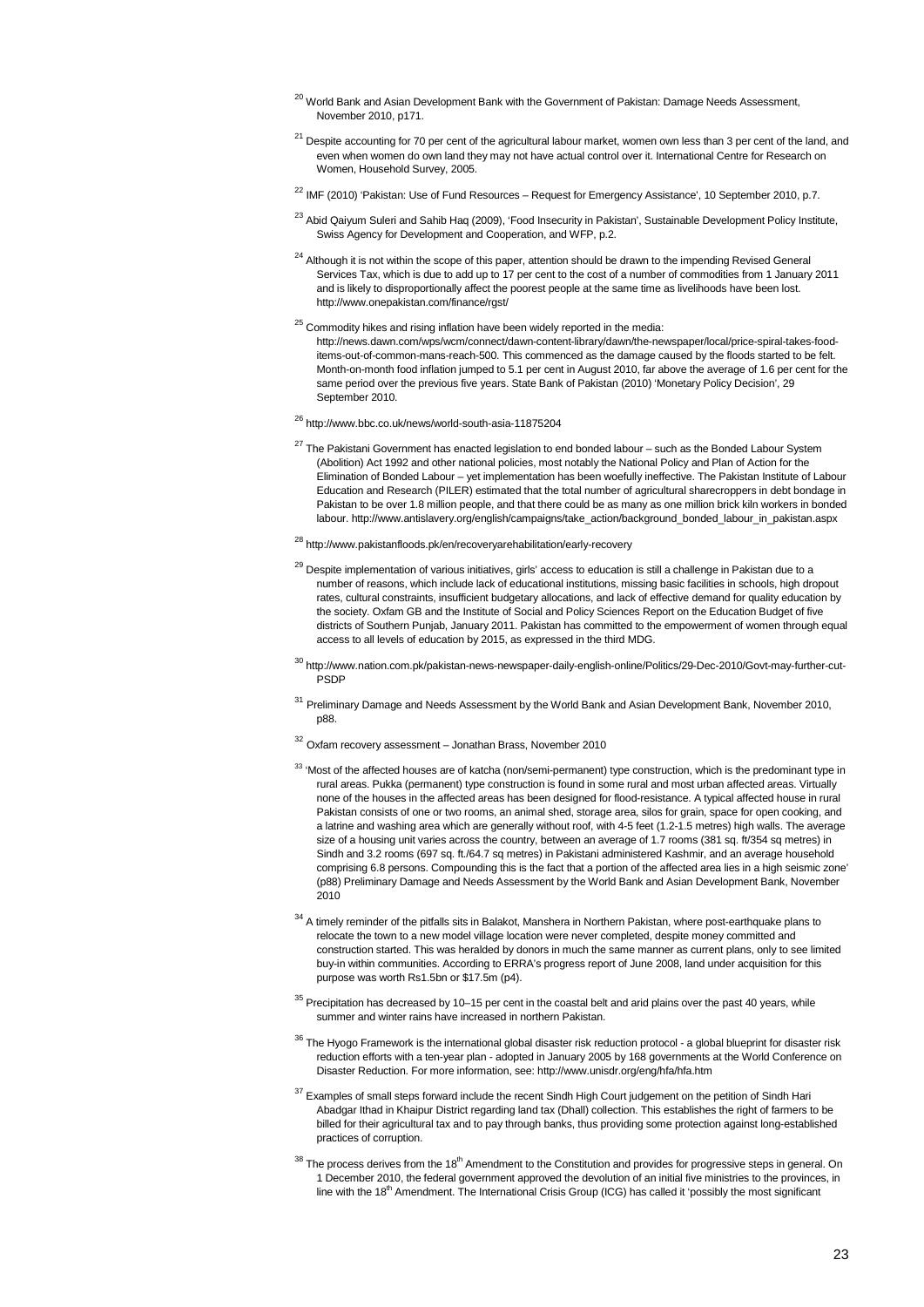legislative achievement since the 1973 constitution'. ICG (2010) 'Reforming Pakistan's Criminal Justice System', December 2010, p.7.

- <sup>39</sup> The initiative of the Planning Commission of the Government of Sindh working in partnership with UNDP to consult on a reconstruction plan may be a good model, but has the potential to substitute responsibilities for a nationallyled reconstruction plan.
- $^{40}$  Households with an ID card and verified by district authorities as belonging to a 'flood affected area' are entitled to an initial Rs 20,000. Cash is issued free via an ATM card from participating banks.
- <sup>41</sup> Communities repeatedly raised the lack of access to Watan Cards in Oxfam field interviews in Swat and Upper and Lower Sindh. The Protection Cluster in Sukkar has prioritised problems with the Watan scheme along with food and shelter as the top three protection concerns for communities in Upper Sindh. 'Respondents reported bribes involved in the process of receiving Watan Cards. Interviewees narrated stories of having been asked to pay as much as Rs 5,000 for issuance of the card' (UN Rapid Protection Assessment, Northern Sindh, November 2010, p.13). The scheme has also been widely criticised in the media and protests are commonplace, e.g. http://www.nation.com.pk/pakistan-news-newspaper-daily-english-online/Politics/12-Oct-2010/NADRA-facesproblems-in-distribution-of-Watan-Cards; http://www.pkaffairs.com/News\_Floodstricken\_Over\_100000\_families\_go\_without\_Watan\_cards\_8100; http://www.nation.com.pk/pakistan-newsnewspaper-daily-english-online/Politics/11-Oct-2010/Protestors-protest-against-non-issuance-of-Watan-Card

The lack of adequate grievance mechanisms (other than referral to the overstretched District Coordination Officers (DCOs) is highlighted by the backlog of complaints .This has perversely prolonged some people's displacement as many IDPs lack the means to return home, while others fear missing payments or the hidden costs involved in travelling to DCO offices to follow up appeals or to reach ATMs. Moreover, there are not enough ATMs: for example, in Shaikapur district in Upper Sindh there are only three machines for the whole district of 2,512 sq km. In Swat almost all ATMs are in Minghora, resulting in people from Upper Swat having to travel up to 65km to reach the nearest machine, often to find that it is not working. At the same time, the price of transport from Upper to Lower Swat has gone up five to ten-fold since the floods, as the main road has been washed away.

 $42$  There have been new institutions created in response to the floods. The Federal Reconstruction Unit is only just recruiting and its relationship to the existing structures is as yet unclear (Part of the Planning Commission (http://www.planningcommission.gov.pk/). The National Oversight Disaster Management Council has been created to ensure oversight in budget allocation in the reconstruction.

The meeting of the Council of Common Interests (made up of Provincial Chief Ministers and Ministers from the Federal Government) announced its endorsement of a plan ahead of the Pakistan Development Forum in November, but no follow-up strategies have been shared publicly. http://public.dawn.com/2010/11/09/rehabilitation-plan-for-flood-hit-people-approved-3.html

- <sup>43</sup> Pakistan's Earthquake and Rehabilitation Authority (ERRA) has yet to complete its reconstruction plans following the 2005 earthquake. In addition, Khyber Pakhtunkwa already has a reconstruction plan for rebuilding after the conflict of 2009. The World Bank and the Government have established a fund of roughly \$1bn for post-conflict recovery in Khyber Pakhtunkwa and FATA (Asian Development Bank, 2009). The US and the UK have supported Pakistan's Ministry of Defence on reconstruction and recovery projects carried out by Pakistan-led civil-military teams there (USDoS, 2010). Internal Displacement Monitoring Centre 'Pakistan: Flooding worsens situation for people displaced by conflict in north-west', 6 September 2010.
- 44 Transparency International Pakistan tracks perceptions of levels and frequency of corruption faced by ordinary Pakistanis on a daily basis. TI's most recent report indicated an increase of corruption within the land administration sector, now considered to be the most corrupt sector after the police and energy sectors. Reasons cited include lack of accountability, lack of merit (respect or reward in reducing corruption,) and low salaries. According to TI, 89 per cent of Pakistanis consider that land records should be computerised and published. The average expenditure on bribery per household is Rs 10,537 per annum. Transparency International, National Corruption Perception Survey Pakistan (2010) 1 June 2010, p.17.
- $45$  This is the second removal of a Director General of the PDMA in as many months. http://www.thenews.com.pk/TodaysPrintDetail.aspx?ID=25302&Cat=4&dt=1/13/2011
- <sup>46</sup> Pakistan's tax-to-GDP ratio, at 9.8 per cent, is one of the lowest in the world (Ministry of Finance, Government of Pakistan, 'Budget in Brief 2010–2011', [http://www.finance.gov.pk/fb\\_2010\\_11.html,](http://www.finance.gov.pk/fb_2010_11.html) p.42). Less than 2 per cent of the population pay income tax and a substantial informal economy goes untaxed. S. Akbar Zaidi (2010) 'Pakistan's Roller-Coaster Economy: Tax Evasion Stifles Growth', Carnegie Endowment for International Peace, Policy Brief No 88, September 2010, p.5.
- $47$  Over the past two decades, the tax burden borne by the poorest 10 per cent of Pakistani households has increased by 24 per cent. Huzaima Bukhari and Ikramul Haq (2010) 'Paradigm Shift in Tax System', Business Recorder online, 24 September 2010 Ministry of Finance, Government of Pakistan, 'Budget in Brief 2010-2011'.reported that indirect taxes – taxes on consumption, which impact particularly harshly on the poor – account for 63 per cent of total tax revenue.
- <sup>48</sup> The World Bank-led Left Outfall Drain Project and the Chashma Right Bank Irrigation Project, led by the Asian Development Bank (ADB), serve as stark reminders of the implications of failing to adhere to agreed processes for community consultation and social and environmental impact assessment. The WB-led Left Bank Outfall Drain project was investigated by the WB Inspection Panel who found that the project caused loss of life and damage to livelihoods, a heightened risk of flooding, increased salinity impacting on large tracts of agricultural land, saline intrusion in the Indus Delta, and reduced and contaminated water supply in Hyderabad, Karachi, Thatta and Baid. Mustafa Talpur, 'The World Bank in Pakistan: See no Suffering, Hear no Cries, Speak no Truth', in Asia Pacific Network, The Reality of Aid (2008), 80. In 1992, the ADB approved the Chashma Right Bank Irrigation Project, which involved the construction of a 274km canal along the Indus River, together with distribution channels, cross structures and bridges. The ADB Inspection Panel found a failure to adequately assess the social and economic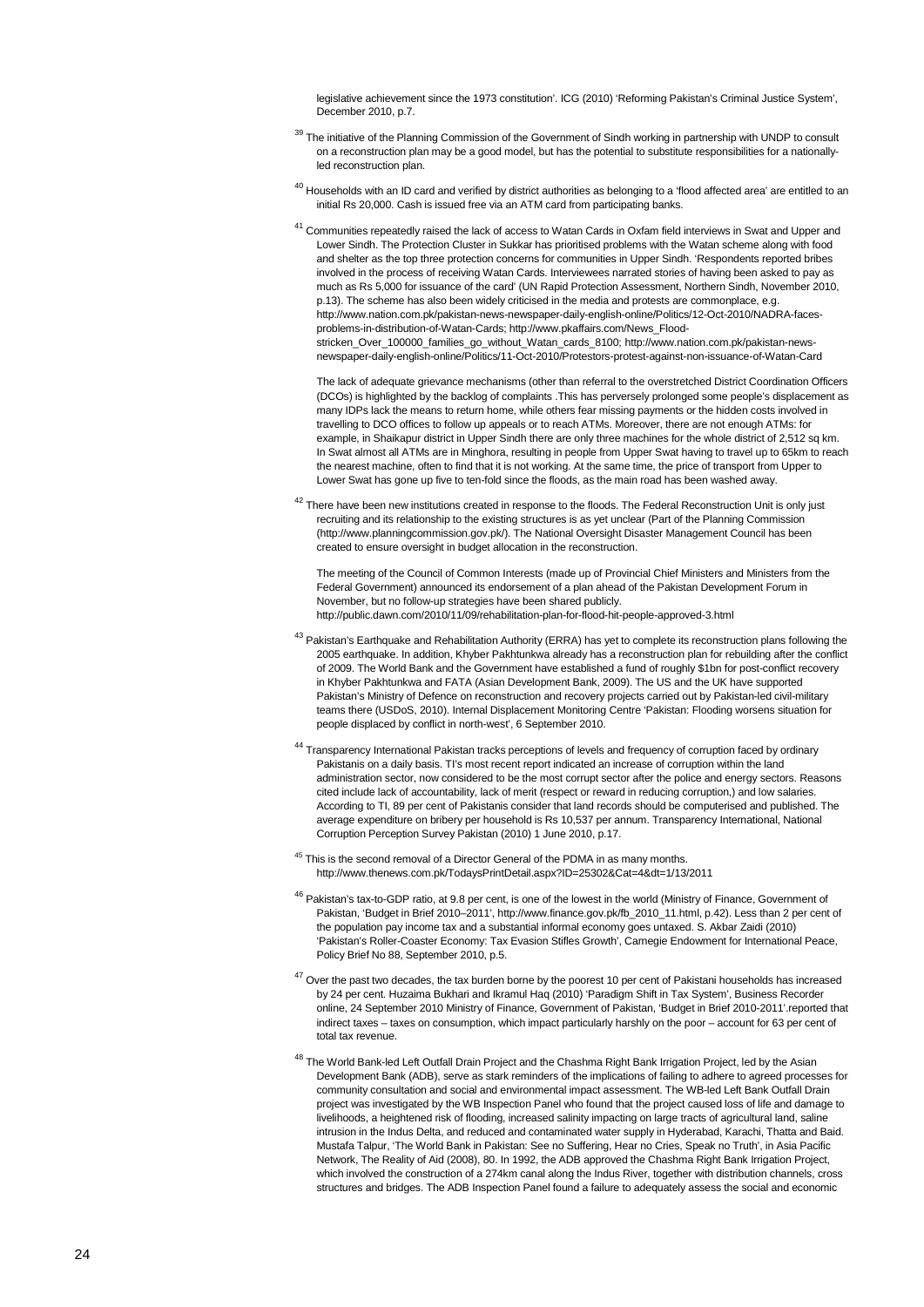impacts and to propose mitigation measures, failure to identify categories of adversely affected people and develop safeguards and compensation schemes, and failure to comply with the ADB's own consultation policy. The project was found to have resulted in disruption to the previously well-functioning indigenous hillside torrent system, reduced access to grazing land and fuel wood, loss of standing crops, orchards, and trees, loss of dwellings, and the destruction of potable water supply lines.

- <sup>49</sup> OCHA Financial Tracking System, accessed 20 January, http://fts.unocha.org/pageloader.aspx?page=emergemergencyDetails&appealID=905
- $50$  The amount that Pakistan has received in humanitarian assistance must be understood in the context of the amount it pays out in external debt servicing – an amount which increased in part as a result of loans it received following the 2005 earthquake. As of March 2010, Pakistan's total external debt amounted to \$56bn (€42b), with annual repayments at \$4.4bn (€3.3b). Based on data provided by the Ministry of Finance, Government of Pakistan, in 'Pakistan Economic Survey 2009-10' (2010) at http://www.finance.gov.pk/survey/chapter\_10/08\_Public\_Debt.pdf